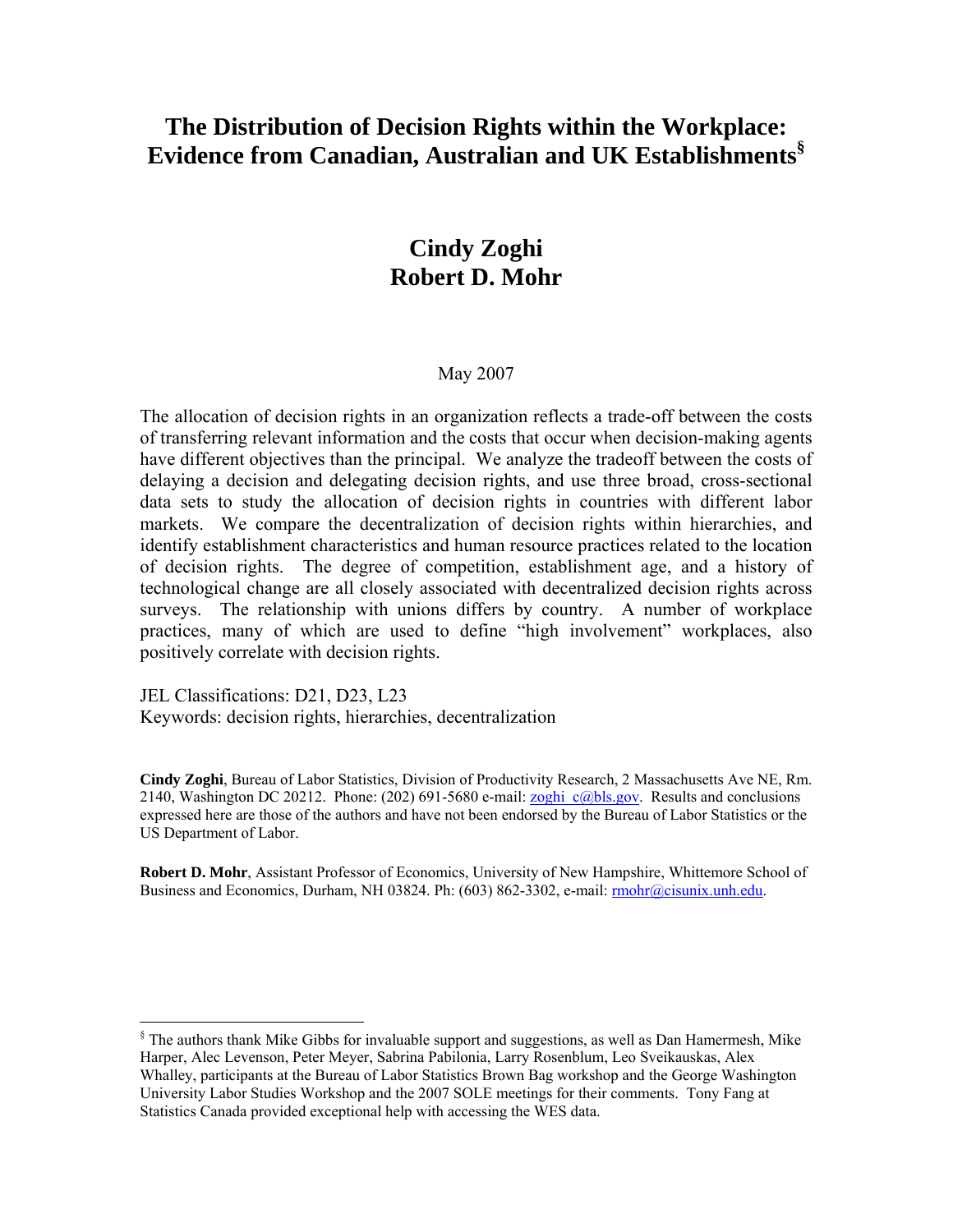In a small sole proprietorship, the entrepreneur could know all the details of the business and could make each decision alone without requiring additional sources of information. As the size and scope of the business grows, however, it becomes increasingly difficult for any individual to possess and process all the relevant information and to make all the decisions alone. One solution to this problem is to transport the information to the individual who possesses the decision rights. This can be costly, both in terms of the delays in decision-making and in the actual information transmission costs. Another solution is to grant decision rights to those in possession of the relevant knowledge. This also has costs, since the objectives of those with the knowledge are not necessarily aligned with the objectives of the individual with the decision rights.

Modern companies use both of these solutions. Falling prices in information technology have reduced the costs of information transmission, and the heavy use of IT in many large companies suggests that firms transport more data to those with decision rights. The increased use of teams and quality circles suggests that many firms have begun to decentralize decision rights. Researchers have also documented the accompanying adoption of personnel policies such as training and incentive pay, which are tools to reduce the agency problems of decentralized decision rights.

The choice of solution to this problem is unique to the organization. Various features may facilitate or hinder the transmission of knowledge as well as the transfer of decision rights. For example, firms in a high-tech industry may have a greater amount of specialized or perishable knowledge that is difficult to transport—that is, difficult for a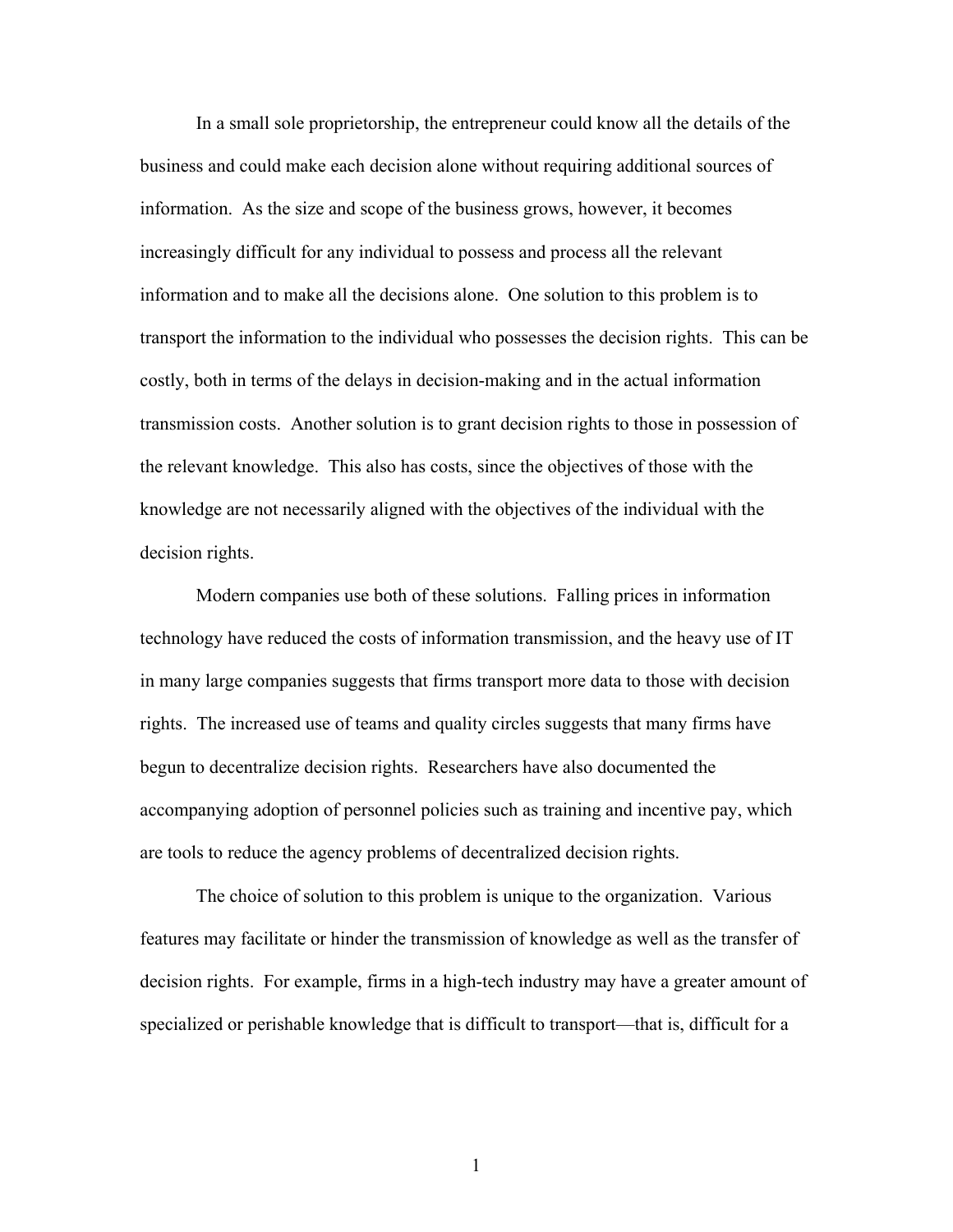single decision-maker to process or comprehend. Thus, high-tech firms may be more likely to decentralize decision rights.

In this paper, we develop a framework in the tradition of Jensen and Meckling (1990), to study the optimal location of decision rights in a profit-maximizing firm. We then use three detailed international workplace data sets to analyze the distribution of decision rights within a workplace, using both objective information on specific workplace practices as well as subjective questions dealing with the balance of power in the organization. Our results will show that a number of patterns hold across surveys. The degree of competition, establishment age, a history of innovation, and presence in a high-tech industry are all closely associated with decentralized decision rights. As suggested by theory, incentive pay, formal training and employee monitoring are also positively correlated with decision rights. The effect of unions differs by country. The paper also considers if "high-involvement" practices like teams, work-groups, crosstraining or suggestion programs can proxy for decision rights.

Although a large body of empirical research focuses on workplace organization, this study differs from the prior work in a number of ways. First, the vast majority of previous studies focus on only a particular industry.<sup>[1](#page-2-0)</sup> Far fewer studies use broad, crossindustry and nationally representative data on workplace practices. Second, most of the work, at both the industry and cross-industry level, has focused on the use of particular organizational tools, such as teams, quality circles, job rotation and incentive pay data (see Godard 2004, for a survey). We argue that such human-resource practices are only

<span id="page-2-0"></span><sup>&</sup>lt;sup>1</sup> For example, Womack, Jones and Roos (1990), MacDuffie (1995) and Pil and MacDuffie (1996) examine "innovative human resource practices" in the US and foreign automobile industries. Ichniowski, Shaw and Prennushi (1997) and Ichniowski and Shaw (1995) study the effects of "human resource management practices" on productivity among steel finishing lines. Batt (1999) analyzes the productivity effects of Total Quality Management and self-managed teams using data from a large telecommunications company.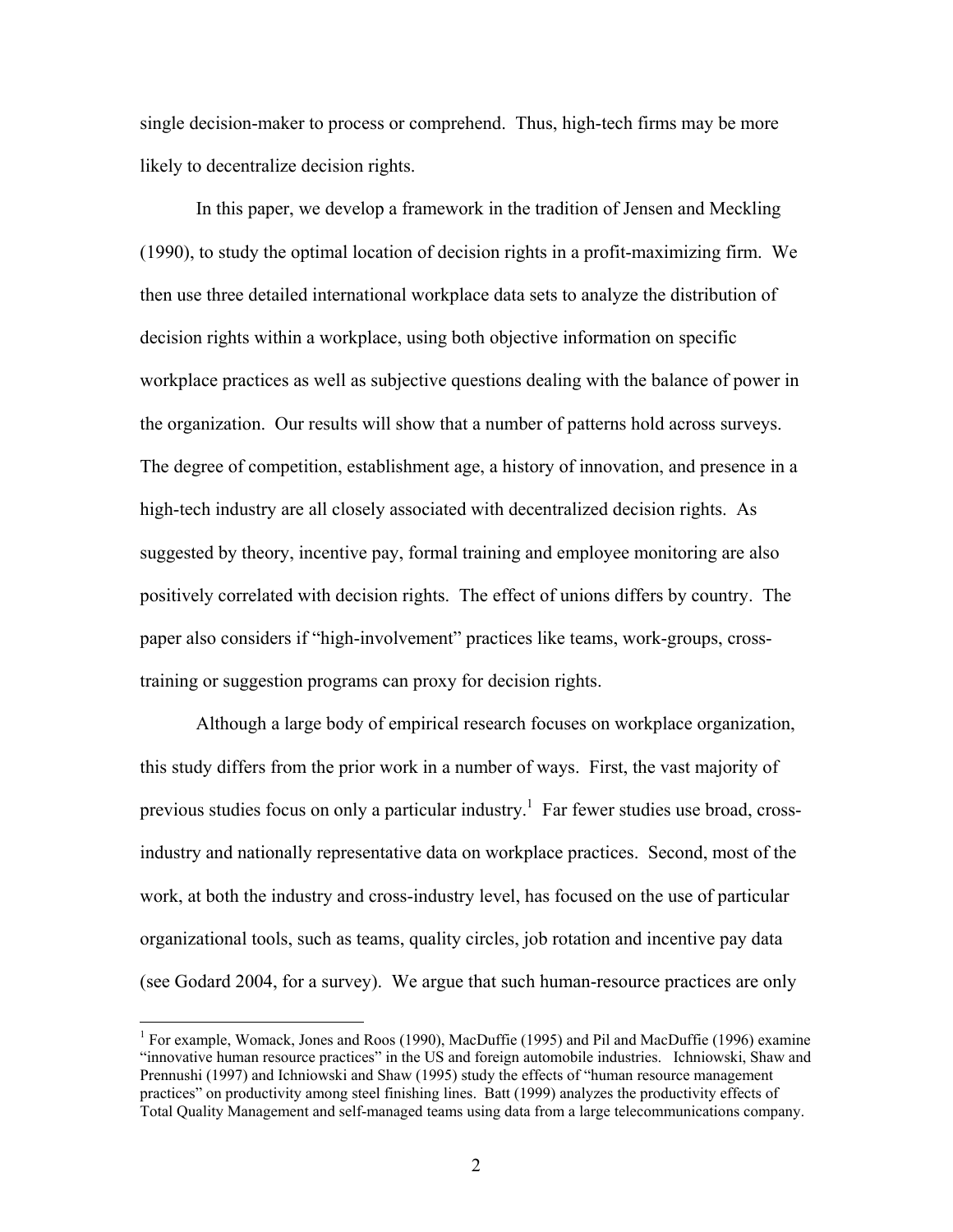proxies for our underlying question: at what level of the hierarchy do decisions get made? Finally, the prior work has largely ignored international comparisons. By comparing multiple data sets, we can study the allocation of decision rights in three countries with three very different labor markets.

A number of prior studies document the use of various workplace practices in the three data sets underlying this work. Among these, the British Workplace Employment Relations Survey (WERS) is among the most widely used. Blanchflower, Bryson and Forth (2006) estimate that this data set has been used in 165 refereed journal articles, a significant number of which consider the types of workplace practices that may correlate with decision rights. The Canadian and Australian data sets have not been utilized as extensively. Morissette and Rosa (2003), Therrien and Léonard (2003), Mohr and Zoghi (2006), Zoghi, Mohr and Meyer (2007) use the Canadian Workplace and Employee Survey. Drago (1996) and Brown, Geddes, and Heywood (2007) use the Australian Workplace Industrial Relations Survey. None of these papers consider cross-country comparisons and nearly all of the related prior studies identify associations between selected human resource practices and other characteristics of the workplace or its employees.

The fact that much of the literature has focused exclusively on human resource practices may explain some seemingly conflicting results. For example, Black and Lynch (1996, 2001) use matched datasets and to find significant (although sometimes small) effects of workplace practices on productivity and wages, mainly when multiple workplace practices are adopted in combination. Cappelli and Neumark (2001) and Cappelli and Carter (2000) do not find such productivity results, but only find that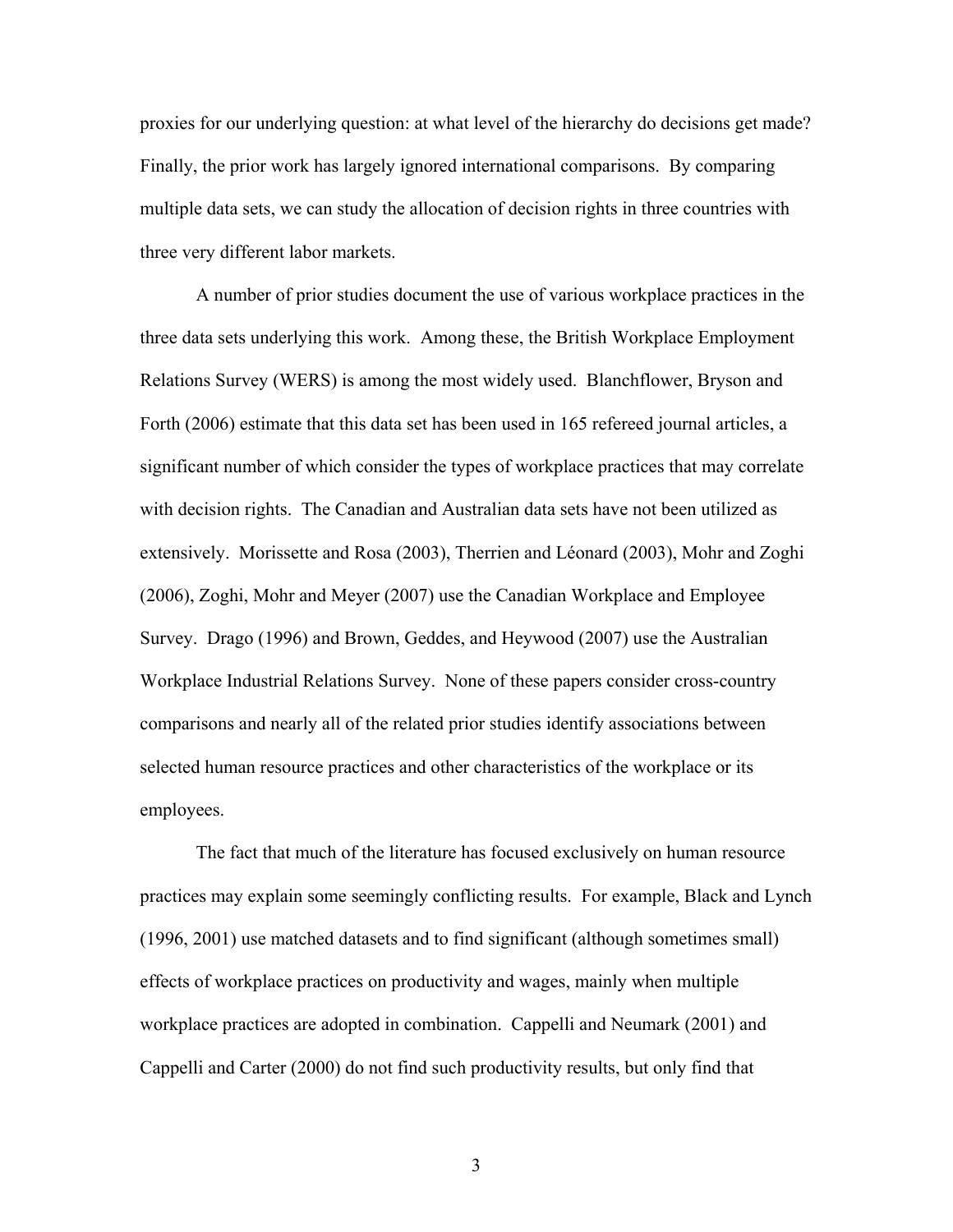workers receive a wage premium when in a workplace that adopts such practices. One reason for the lack of consensus on the effect of workplace practices is that the terms are arbitrarily defined for any given establishment. This is noted in the conclusion of Black and Lynch (1996): "Finally, our results suggest that it is important to move beyond simple measures of the incidence of workplace practices such as training or TQM in order to understand how these types of workplace strategies/investments actually pay off for employers." This study treats these practices as tools that establishments use in the production function — a means to an end rather than the end itself. We focus instead on the location of decision rights and view these practices as tools that can be used to reduce the costs associated with that choice of location.

The motivation for this interpretation comes from the growing literature on organization theory. Hayek (1945) emphasized the importance of knowledge and its distribution in society:

If we can agree that the economic problem of society is mainly one of rapid adaptation to changes in the particular circumstances of time and place, it would seem to follow that the ultimate decisions must be left to the people who are familiar with these circumstances, who know directly of the relevant changes and of the resources immediately available to meet them. We cannot expect that this problem will be solved by first communicating all this knowledge to a central board which, after integrating all knowledge, issues its orders. We must solve it by some form of decentralization.

The modern literature builds on this same insight to develop specific models of decentralized information processing and analyze the efficiency and delay in different hierarchical structures.<sup>2</sup> However, as Mookherjee (2006) points out, existing formal models fail to provide a complete theory of decision rights that integrates information processing or communication costs with incentive considerations.

<span id="page-4-0"></span><sup>&</sup>lt;sup>2</sup> See Mookerjee (2006) for a survey.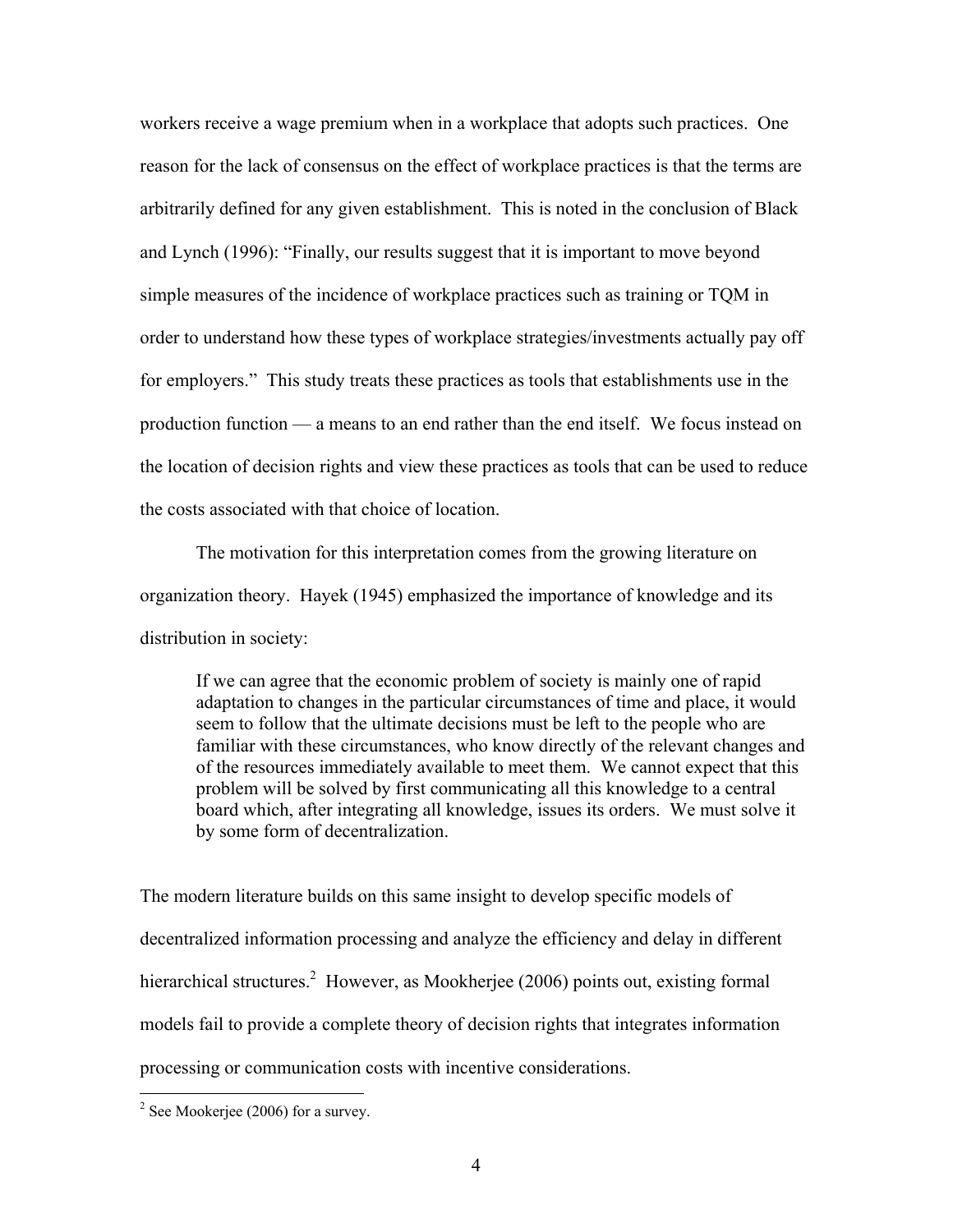This paper presents new empirical evidence on decision rights, and interprets the findings in the context of the organization theory emphasized here. The analysis is derived largely from Jensen and Meckling (1990), who discuss how organizations solve the problems of assigning decision rights. In the next section, we will show how their theory of organizational structure offers insight into how firm characteristics affect the degree of decentralized decision-making.

#### **The Optimal Location of Decision Rights**

1

The knowledge of any single decision-maker is limited by both current scientific progress and also by her capacity to absorb, comprehend and process information. At the same time, Jensen and Meckling (1990) point out that "when knowledge is valuable in decision-making, there are benefits to collocating decision authority with the knowledge that is valuable to those decisions." Two methods, used alone or in conjunction, achieve this solution: to move information to the individual who possesses the decision rights; and/or to shift the decision rights to the individual who possesses the knowledge.

Under the first solution, the organization invests in transporting information, normally hierarchically, to those who have decision rights. This has the advantage of letting some individuals, managers, specialize in the making of decisions.<sup>[3](#page-5-0)</sup> Transporting and processing information has costs, however. Radner (1992) defines four aspects of such costs: observation of the environment, capabilities of the processors, the communication network, and the delay between the observation of the environment and the implementation of the decision. The size of these costs will vary depending upon the

<span id="page-5-0"></span><sup>&</sup>lt;sup>3</sup> Freeman and Lazear (1995), in their theory on works councils, point to a number of other advantages that may be associated with information sharing.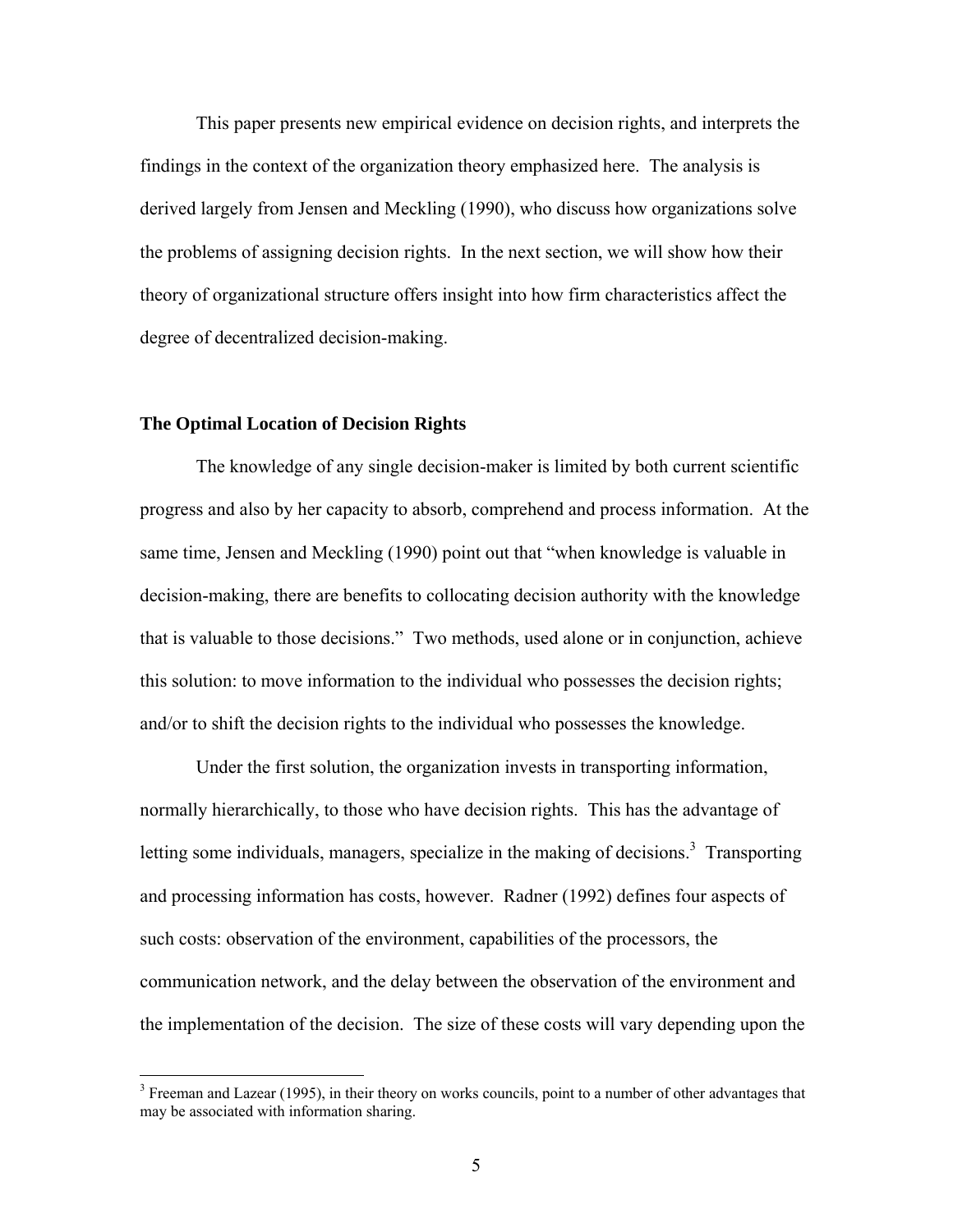type of knowledge being transferred, current technology, and the organizational structure. As a result, the nature of these costs will be uniquely determined for any given organization.

Under the second solution, the organization grants individuals or teams of workers who have relevant knowledge the right to make decisions. Such a system might produce a variety of advantages. Decentralization can minimize on information processing and information transport costs, thus minimizing the delay in responding to a changing business environment. It also allows for flexibility and creates a potential for innovation. Workers can customize products and processes for particular situations or customers. At the firm level, management can observe numerous different solutions to similar problems. The distribution of observed outcomes might allow for increased organizational learning. The granting of decision rights might motivate effort by meeting employees' psychological needs or by reducing conflicts between management and workers. It might also be used to make workers responsible for outcomes, making it easier to adjust work practices to market conditions.

Despite these advantages, this second solution also comes at a cost. The organization faces agency costs that result from transferring decision rights. "Agency costs include the costs of structuring, monitoring, and bonding a set of contracts among agents with conflicting interests. Agency costs also include the value of output lost because the costs of full enforcement of contracts exceed the benefits." [Fama and Jensen (1983)] Again, various features of the organization determine the size of these costs relative to other organizations.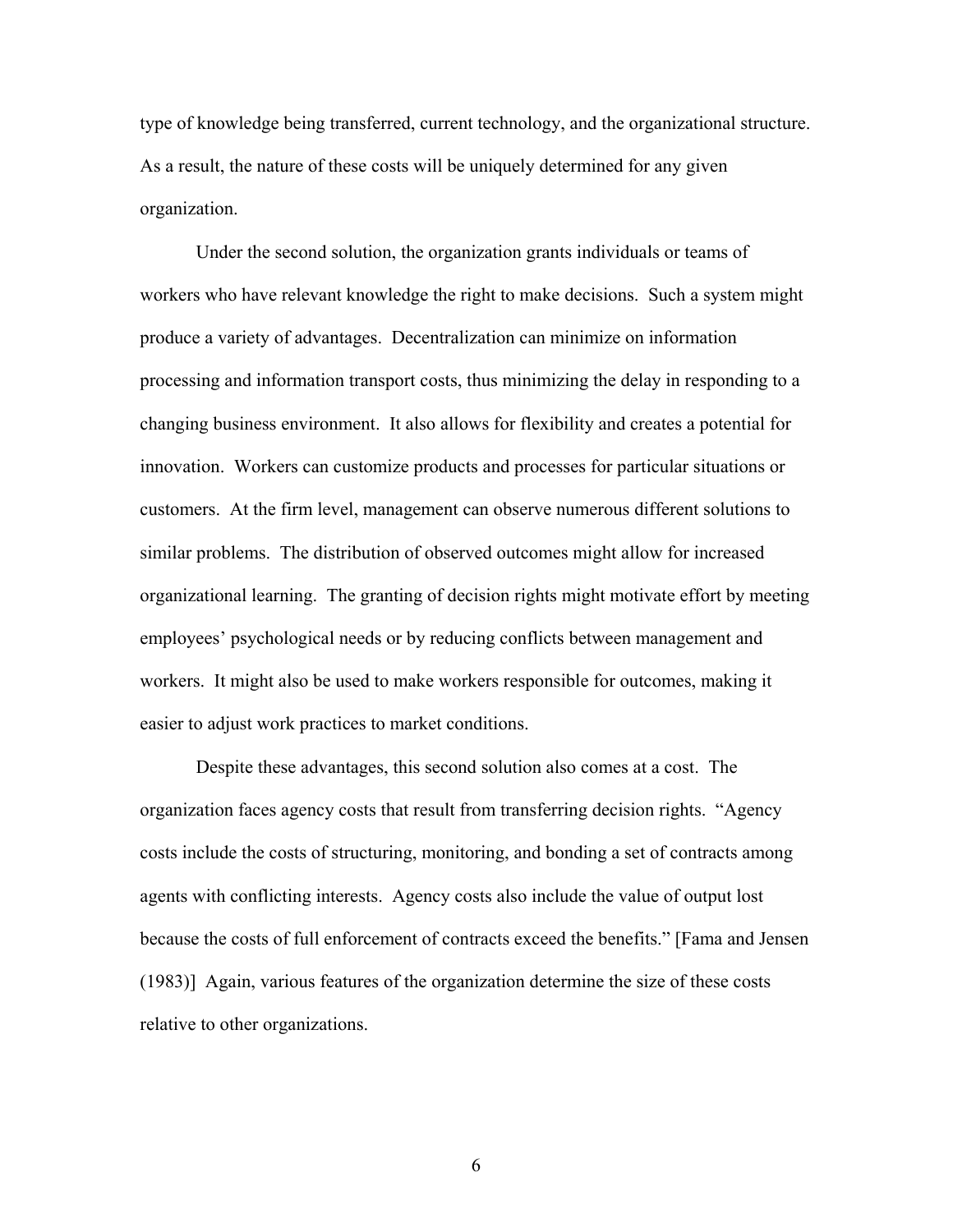In making the decision on the optimal location of decision rights, an organization is faced with a trade-off between these agency costs and knowledge transfer costs. Figure 1, reprinted from Jensen and Meckling (1990), demonstrates the intuition behind this argument. On the far left-hand side of the figure, the organization is completely centralized — all relevant information is transferred to a single planner who makes all decisions. This results in zero agency costs, since the principal and the agent are one and the same. A movement toward the right side of the figure indicates decentralization, which increases agency costs and decreases the cost of transmitting information. When all decision rights have been transferred to the individuals in possession of the knowledge, the organization is completely decentralized, as indicated by the vertical line on the far right of Figure 1. At this point, agency costs are at their highest, and information costs at their lowest. The organization would optimally choose a location of decision rights that minimizes the sum of these two costs — the minimum point on the total organizational cost curve.

A simple model helps to clarify this optimization. Consider a single decision and let *d* represent the (hierarchical) distance between the most senior manager in the firm and the level at which the decision is made. When  $d = 0$ , the decision is made by an agent at the bottom of the hierarchy, while  $d = D$  when the top manager makes the decision. This distance imposes delay costs, but reduces agency costs. Delay costs include lost business, reduced customer satisfaction (and thus future sales), or perishable inputs being lost. These delay costs can be represented by  $T(d, \delta)$ , where  $\delta$  represents firm characteristics that increase how long it may take to make the decision. We assume that  $T_d > 0$ : as *d* increases, the decision is made farther up the hierarchy, causing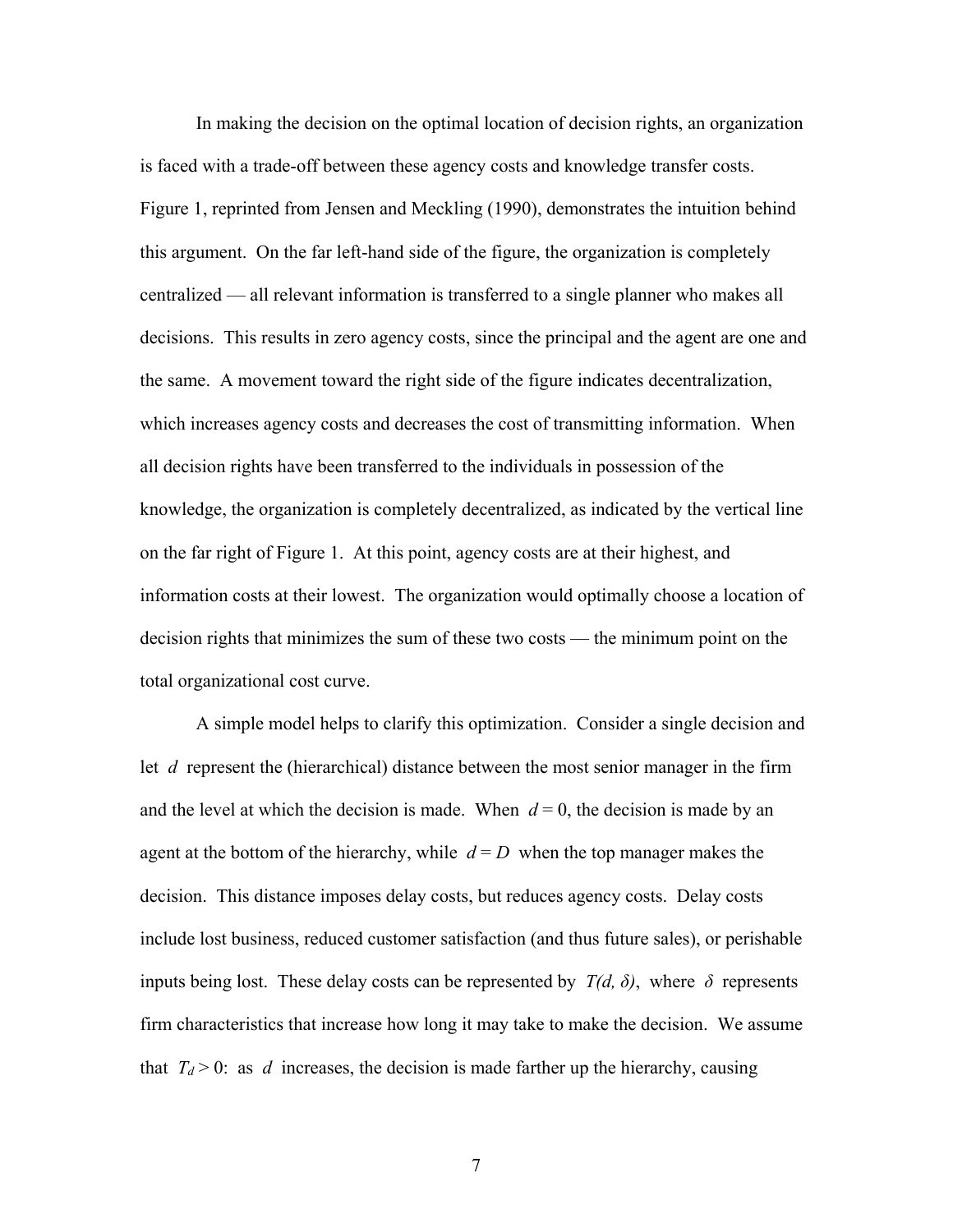greater delay due to the need to transfer information to and from the decision-maker and the increased queuing for the attention of the decision-maker. By definition,  $T_{\delta} > 0$ , and the model implies that  $T_{d\delta} > 0$ . The incremental cost of distance increases with the number of firm characteristics that that cause delay. Agency costs arise if the objectives of decision-making agents do not match the objectives of the principal. For example, workers might choose to minimize effort, rather than minimize costs. These agency costs are measured by  $A(d,\alpha)$  where  $\alpha$  represents firm characteristics that increase agency costs. Thus,  $A_d \leq 0$ : as the decision is made higher in the hierarchy, the agency costs decrease. By definition,  $A_\alpha > 0$ , and  $A_{d\alpha} < 0$ . The benefit of distance (reduced agency costs) becomes even stronger as characteristics associated with agency costs increase.

These tradeoffs imply that the optimal location of decision rights minimizes the sum of agency and transport costs:

$$
\lim_{d} T(d,\delta) + A(d,\alpha) \tag{1}
$$

This essentially describes the Jensen and Meckling diagram. When the decision is made by the most senior manager,  $d = D$  so that agency costs approach zero and the delay costs approach their highest value. When the decision is made by the production-line worker(s),  $d = 0$ , delay costs approach zero and agency costs approach their highest value. If the decision is made by some middle manager or supervisor,  $0 \le d \le D$ , and both *t* and *A* have nonzero values.

The first order condition characterizing this minimum is:

$$
T_d(d,\delta) + A_d(d,\alpha) = 0 \tag{2}
$$

which shows that the decision can be made by an increasingly higher authority as long as the marginal benefit of doing so in terms of lower agency costs exceeds the marginal cost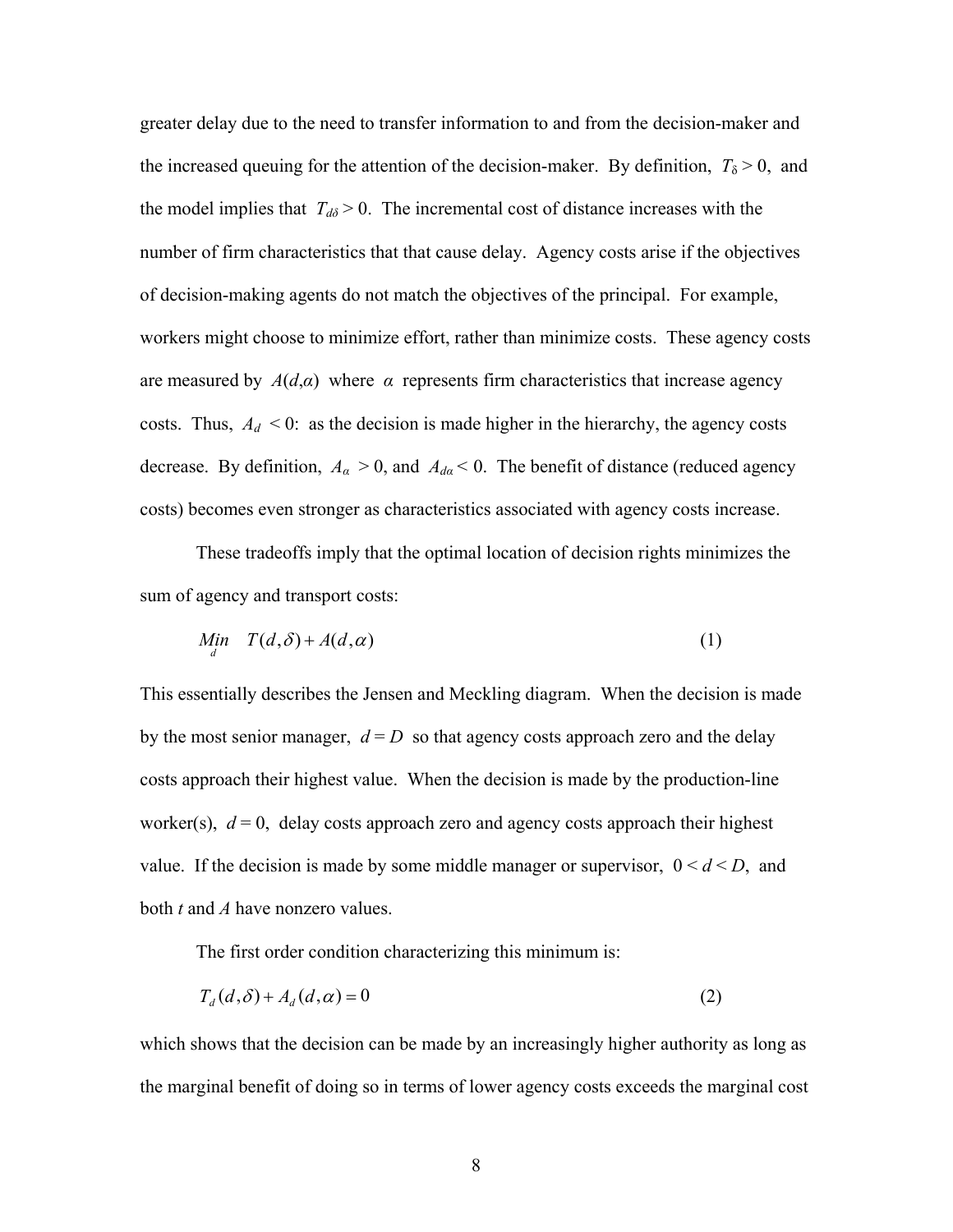that arises from higher delay costs. An interior solution to this problem, where  $0 < d < D$ , exists when this second order condition is met:

$$
T_{dd}(d,\delta) + A_{dd}(d,\alpha) > 0 \tag{3}
$$

While this second order condition may not be met for all possible decisions in every company, the large number of foremen, supervisors and middle managers suggests that an interior solution exists quite often.

There are two comparative static results of interest here:  $\partial\delta$  $\frac{\partial d}{\partial \theta}$  and ∂<sup>α</sup> <sup>∂</sup>*<sup>d</sup>* .

These give the changes in optimal decision-making location with respect to the organizational characteristics affecting the length of delay, and the organizational characteristics affecting agency costs. They are derived as:

$$
\frac{\partial d}{\partial \delta} = \frac{-T_{d\delta}(d,\delta)}{T_{dd}(d,\delta) + A_{dd}(d,\alpha)}\tag{4a}
$$

$$
\frac{\partial d}{\partial \gamma} = \frac{-A_{d\alpha}(d,\delta)}{T_{dd}(d,\delta) + A_{dd}(d,\alpha)}\tag{4b}
$$

In each case, the denominator is the second order condition, which must be positive for an interior solution. The signs on the cross partials of  $T(d,\delta)$  and  $A(d,\alpha)$ , ensure that both comparative static results produce the expected results. Organizational characteristics that increase the price of delay cause *d* to become smaller-- it becomes more likely that the decision will be made by someone closer to the shop floor. Organizational characteristics associated with agency costs provide an incentive for more centralized decisions.

These are intuitively appealing results. A direct test of the model requires identifying organizational characteristics that correlate with  $\delta$  or  $\alpha$ . We offer some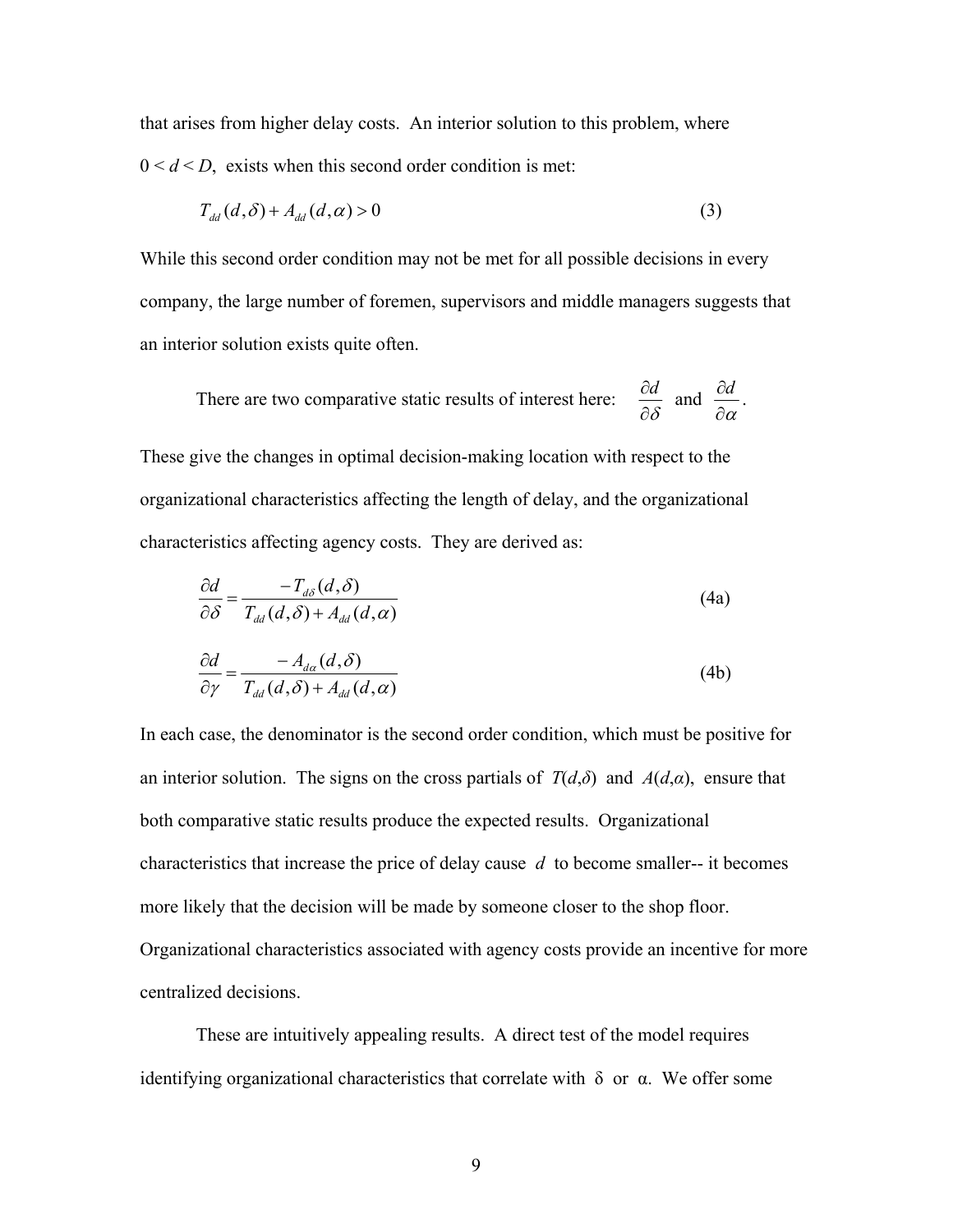hypotheses here. We expect that  $\delta$  is associated with establishment size, the degree of competition, and complexity of required knowledge. Larger organizations generally have more hierarchical levels, which may require more complicated information transfer networks, thus adding to the delay required to make decisions. The same might be true for whether the establishment is part of a multi-plant organization. In a more competitive market, the organization must respond to demand and supply changes quickly. In the extreme case of a monopolist, the cost of delay is quite small, since the customers have little choice but to wait. If the establishment is in a high-tech industry, the specialized nature of knowledge possessed by workers is a factor that contributes to  $\delta$ , since it takes longer to transfer information based on specialized knowledge up one hierarchical level than more information based on general knowledge. We expect  $\alpha$  to be negatively correlated with a firm's ability to monitor workers, and positively associated with forms of incentive pay.

There are also a number of firm characteristics that may be associate with both  $\delta$ and  $\alpha$ . The age of the establishment may affect the distribution of decision rights. The delay costs should be lower in an older organization, because the decision-makers have more experience and have better established channels for transmitting information. At the same time, however, agency costs should also be lower since workers have had more time to become familiar with the organization's objectives, priorities and manner of doing business. Unions are likely to increase the decision-making delay, since issues must often be negotiated with the union prior to the decision being made. On the other hand, unions may increase agency costs, since the union often has quite different objectives from the management. A high use of information technologies reduces the decision-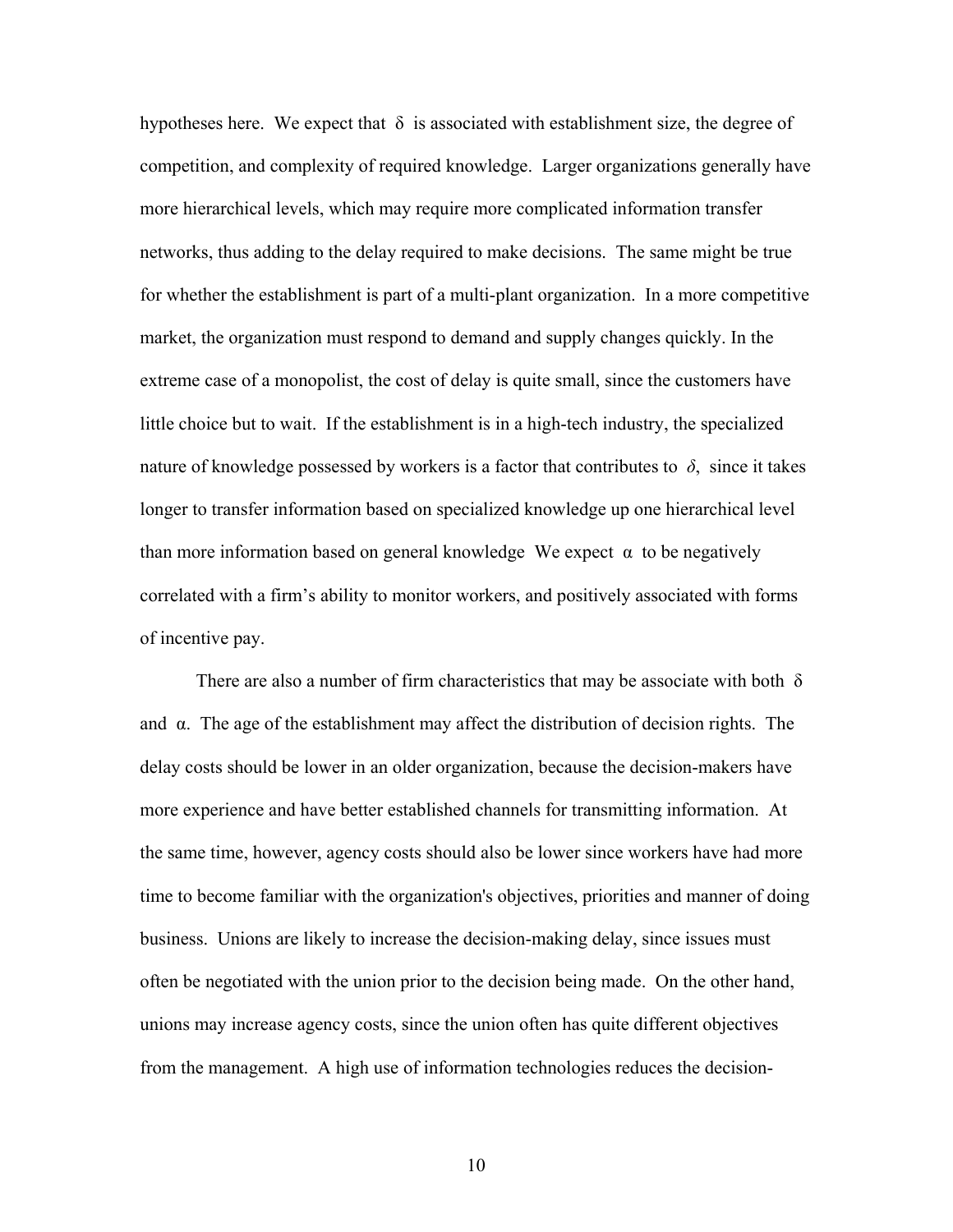making delay by speeding the collection and transfer of information, but IT capital is sometimes used to monitor workers, making agency costs lower.

In the empirical sections that follow, we describe the three data sets used in this study, provide descriptive statistics about the variables that may correlate to  $\delta$  and  $\alpha$ and study the relationship between those characteristics and the distribution of decision rights, in light of the comparative static results produced here.

#### **Sources of Data and Descriptive Statistics**

Much of the early research on workplace organization has been based on U.S data. However, there are only a few American cross-industry, establishment-level, data sets, and of these many do not include a large number of firms or numerous questions relating to worker autonomy. Osterman (1994) used a survey to collect data on the use of specific workplace practices at 875 manufacturing establishments. The National Employer Survey (conducted by the National Center on the Educational Quality of the Workforce in 1994 and 1997) and the Survey of Employer-Provided Training (conducted by the Bureau of Labor Statistics in 1993 and 1995) offer nationally representative establishment-level data, but are focused primarily on training with some detailed questions on the use and intensity of specific workplace practices. In order to get richer data, specifically addressing questions related to work organization and decision rights, we turn to three data sets from Commonwealth Countries: British Workplace Employee Relations Survey (WERS), the Australian Workplace Industrial Relations Survey (AWIRS), and the Canadian Workplace and Employee Survey (WES).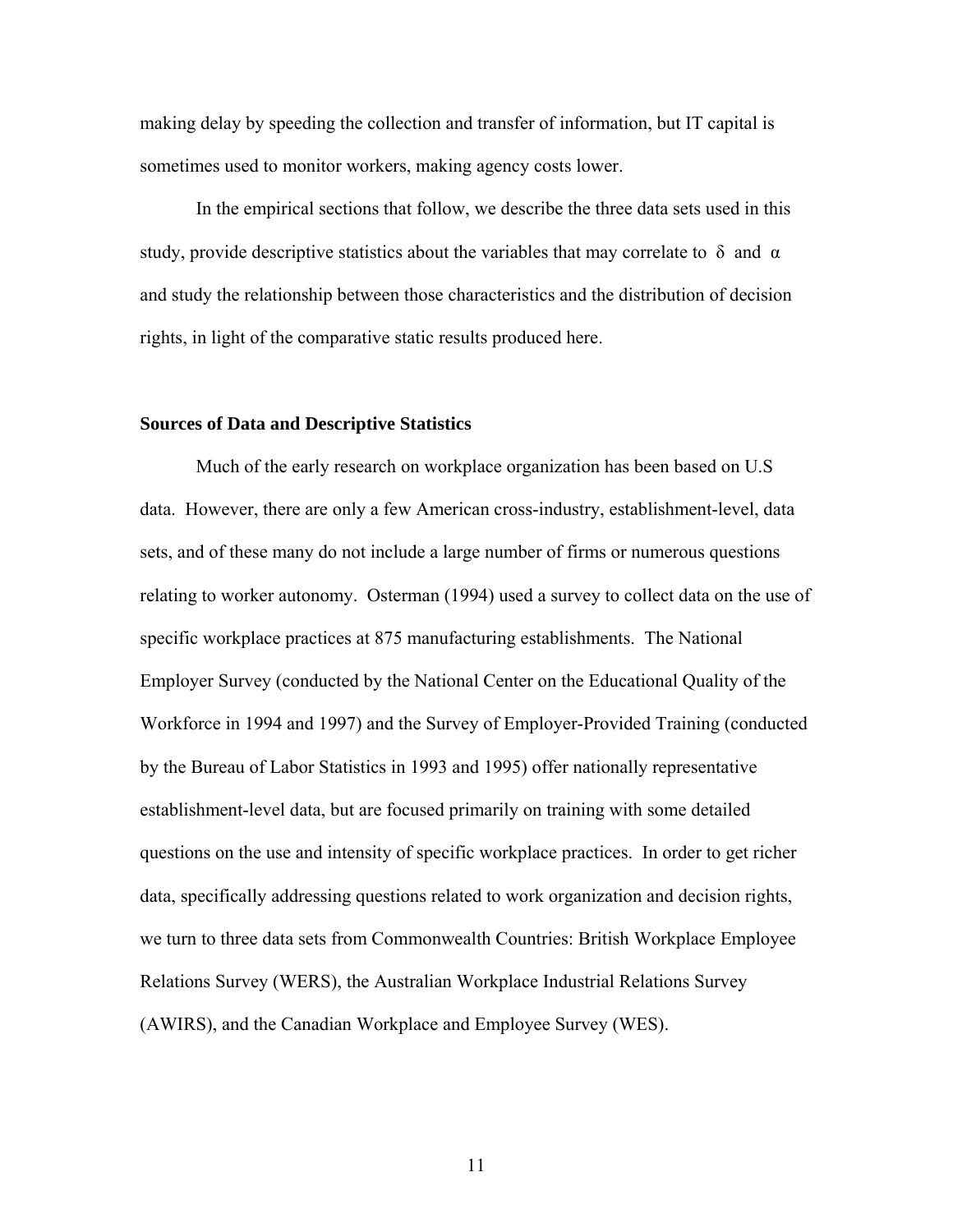The Workplace Employee Relations Survey (and its predecessor the Workplace Industrial Relations Survey), which the United Kingdom has conducted in 1980, 1984, 1990, 1998, and 2004 consists of responses to a face-to-face interview at the establishment with the senior person responsible for industrial relations or employee relations issues.<sup>4</sup> The 1998 sample of 2,191 establishments is drawn from the underlying population of all U.K. establishments with at least ten employees.<sup>5</sup> Of these we use only observations from establishments with 20 or more employees from the private sector and complete data, which produces a sample size slightly of nearly 1100. The survey asks detailed questions about the structure of the organization, the amount of participation in decision-making by individual workers, unions and collective bargaining, and the use of specific workplace practices.

Similar questions were asked in the Australian Workplace Industrial Relations Survey. The survey was conducted once in 1990 and again in 1995. Again, face-to-face interviews were conducted with the senior human resources manager. The 1995 sample consists of 2,001 establishments with twenty or more employees. Excluding the public sector allows us to observe approximately 1000 establishments.

A third source of information on decision-making is the Workplace and Employee Survey, which was conducted in 1999 by Statistics Canada.<sup>6</sup> As in the U.K. and Australian data sets, face-to-face interviews were conducted with the senior person responsible for human resources. The sample of around 6,300 establishments was drawn

<span id="page-12-0"></span> $\frac{1}{4}$ <sup>4</sup> Details about the WERS can be found at [http://www.data-archive.ac.uk](http://www.data-archive.ac.uk/). The data are confidential, but can be obtained through the University of Essex for a nominal fee and by meeting confidentiality requirements.

<span id="page-12-1"></span><sup>&</sup>lt;sup>5</sup> A subsample of the 1980 (1990) establishments were given a special panel survey and were re-sampled in <sup>1984</sup> (1998) to create two panels of data. We do not use them in this analysis. 6

<span id="page-12-2"></span> $6$  Details about the WES can be found at [http://www.statcan.ca/english/survey/business/wes.htm.](http://www.statcan.ca/english/survey/business/wes.htm)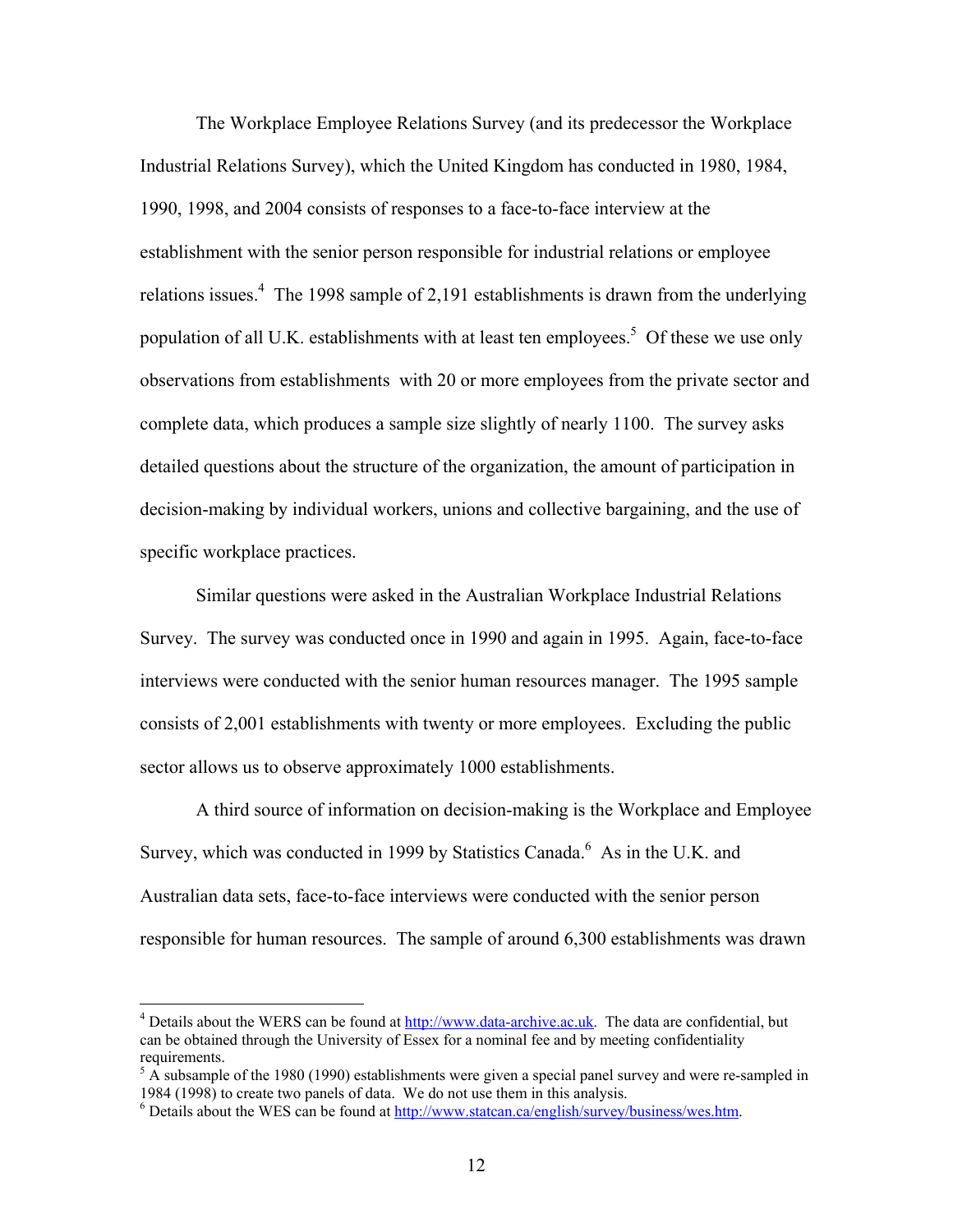from a stratified sample of all nonpublic Canadian establishments. Although the survey has no lower limit on the number of employees, we limit our sample to those establishments with 20 or more employees as in the UK and Australian data. Respondents were asked detailed questions about training and technology use, as well as who makes decisions on a number of issues related to the business. Although this is the first wave of the survey, Statistics Canada is now creating additional waves of data that follow the same workplaces in subsequent years.<sup>[7](#page-13-0)</sup>

The three labor markets studied here are well suited for a comparative study. The countries represent three of the four largest English-speaking economies and share a heritage as part of the British Commonwealth. As such, they share some similar characteristics, including legal systems that are based on common law (with the exception of Quebec) and governance through parliamentary democracy.<sup>[8](#page-13-1)</sup> These similarities may make it easier to uncover patterns in the allocation of decision rights that transcend country-specific differences.

The three countries share a number of common labor market trends. There is widespread evidence that, consistent with the U.S. experience, the use of participatory workplace practices has increased significantly in all three countries since the 1970s. This increase has not been uniform, rather is seems to have arrived in waves or cycles (Ramsay, 1977; Marchington and Wilkinson, 2000), where different periods of adoption of workplace practices were triggered by different motivations. For example, Brown, Geddes and Heywood (2007) document the development of employee involvement

<span id="page-13-0"></span><sup>-&</sup>lt;br>7  $\frac{1}{3}$  Since the allocation of decision rights does not change significantly for most establishments over the observed time period, we focus on cross-sectional results for this study. 8

<span id="page-13-1"></span><sup>&</sup>lt;sup>8</sup> Kealy and Patmore (1996), in their introduction to a special joint issue of the Australian journal *Labour History* and the Canadian journal *Labour/Le Travaile* on comparative labor market histories, provide more detail on the literature in comparative economic history between Canada and Australia.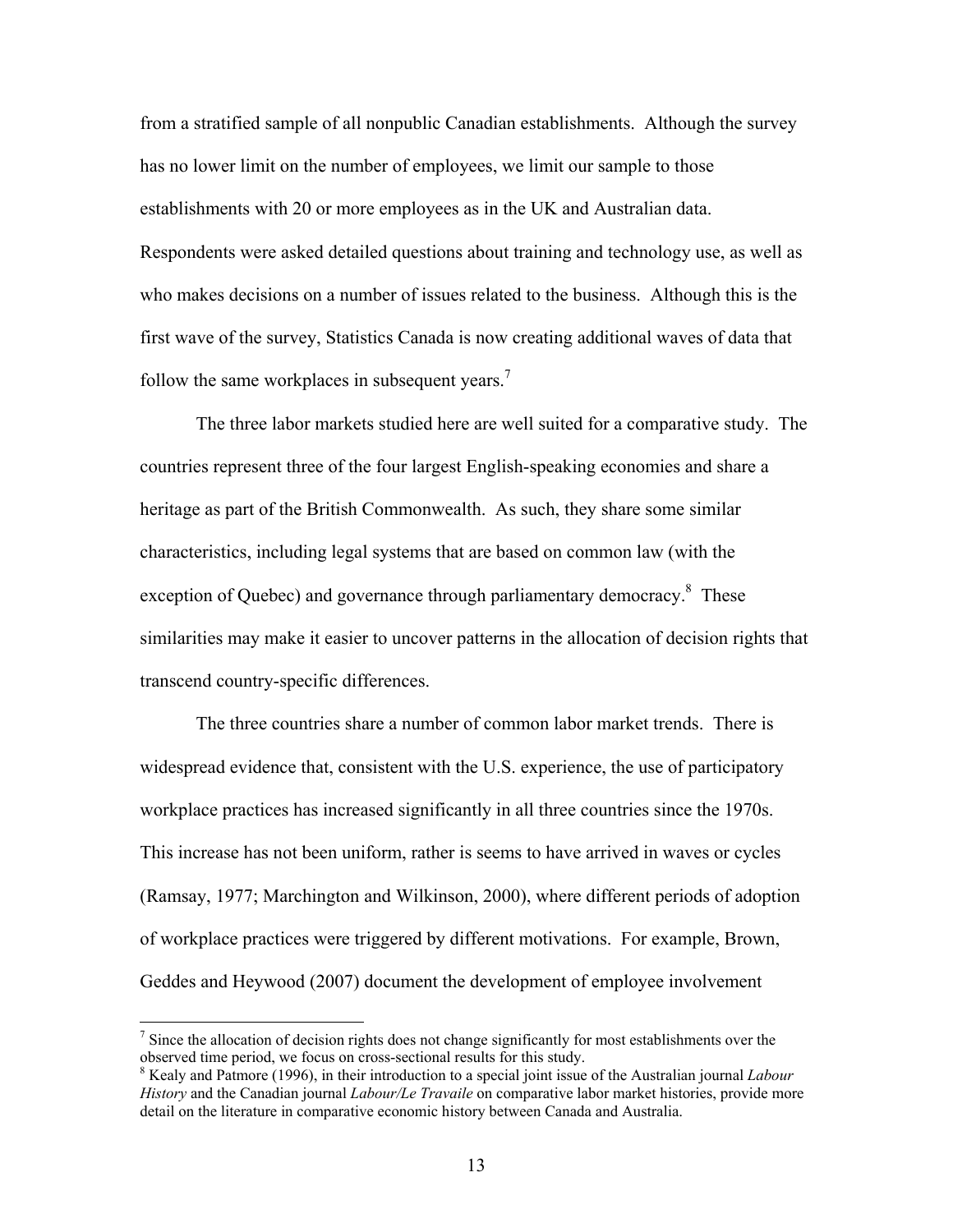schemes in Australia. Such schemes were initially used to recruit workers in response to a tight labor market in the 1970s. By the 1980s, unions started to support some involvement programs. A final set of changes occurred in the mid 1990s, approximately the time that the AWIRS data was collected. At this time, an increasing number of employers adopted involvement practices in order to improve organizational performance. The practices adopted at this time were more individualistic and generally did not involve decision rights.

Periods of workplace adoption sometimes also coincided with active government promotion of inclusive schemes. Specific examples for Canada and Australia are documented in McDermott (1996) and Brown, Geddes and Heywood (2007) respectively. They include activities like funding pilot programs and best-practice demonstrations. In Australia, legislation also promoted specific forms of involvement. For example, in some establishments, occupational health and safety committees are legally mandated.

However, it is less clear if those practices are explicitly linked to decision rights. In fact, a number of critics argue that workplace practices, as implemented, often fail to offer any real autonomy. These critics argue that workplace practices are instead used to enlarge jobs, or increase incentives for peer surveillance (Delbridge, Turnbull and Wilkinson 1992; Sewell and Wilkinson 1992; Garrahan and Stewart 1992).These arguments are also made in the context of specific labor markets. Brooks (1992) and Naughton (1996) both argue that Australian managers have been particularly reluctant to cede decision-making authority to workers.

The three labor markets differ with respect to the role of unions. Both Australia and the UK have seen significant decreases in union density. In addition, prior waves of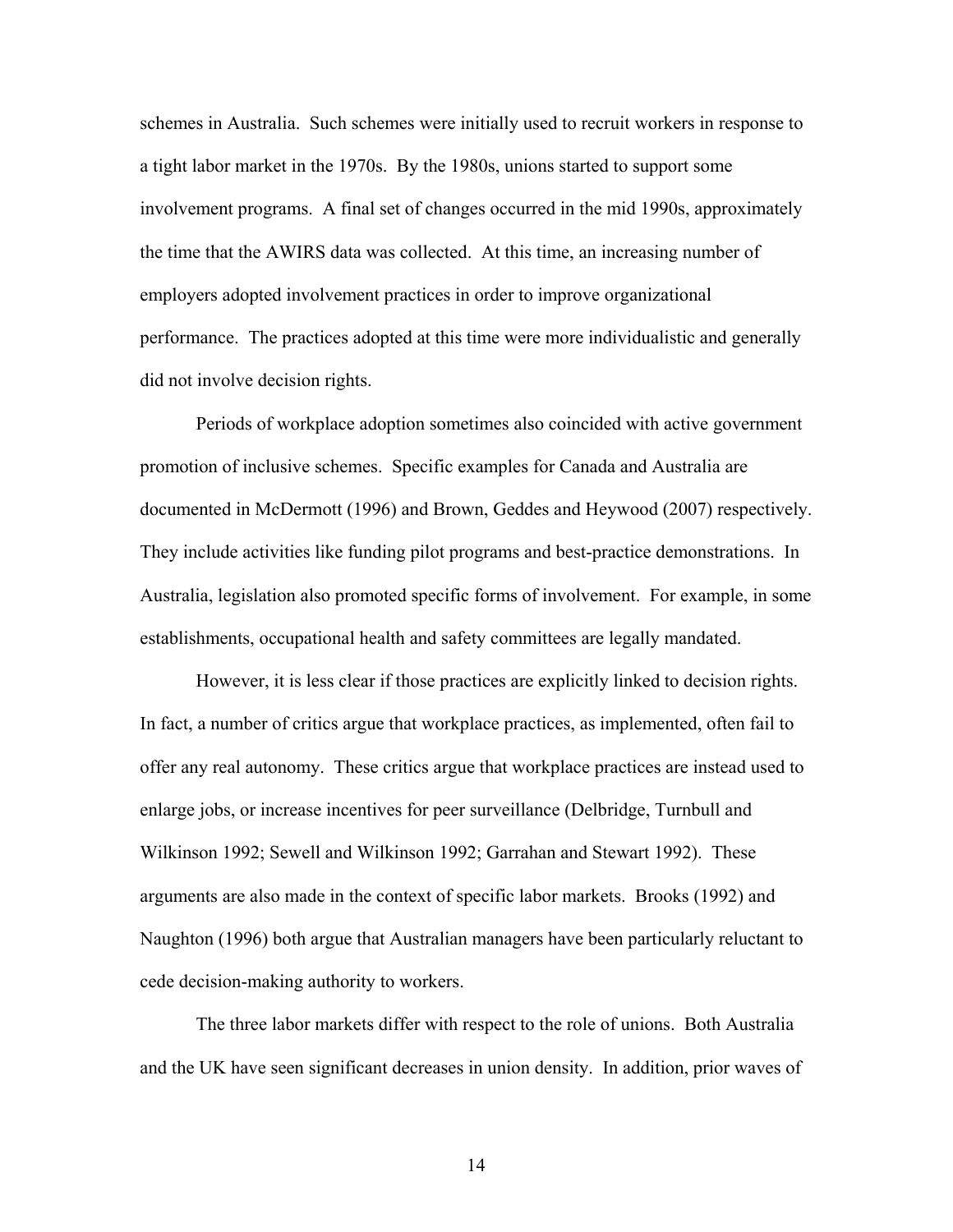the WERS data reveal that union power, using measures other than density, also declined significantly (see Blanchard, Bryson and Forth, 2006 for a survey). In Canada, union density has remained relatively constant. Some scholars argue that the success of unions in Canada is due in part to the legal framework. Briggs (2007) reviews the statutory framework with respect to union recognition in all three of the labor markets studied here.<sup>[9](#page-15-0)</sup> He asserts that Australian unions are relatively weaker in the sense that the Australian law does not include a system of statutory union recognition.

The objectives of this empirical work are to describe in a detailed way the nature and distribution of decision rights within organizations, to find establishment characteristics that correspond to the theoretical variables  $\delta$  and  $\alpha$  and to determine how they affect that distribution, and finally to consider how decision rights correlate to workplace practices. The most difficult of these tasks is to define the distribution of decision rights. Tables 1a – 1c identify the decision rights variables from each of the three data sets and indicate the proportion of establishments that report using each particular form of decision rights. The complete wording for each included question is shown in the appendix. As the sheer number of questions (54 across the three surveys) indicates, the data sets collectively contain very detailed information about different forms of autonomy that may be available to workers. The included survey questions range from broad indications about employee discretion and involvement with changes, to very specific questions about staffing, training, technology, and planning of work.

The survey responses collectively indicate that workplaces with significantly decentralized decision making processes remain in the minority. Of the 54 questions

<span id="page-15-0"></span><sup>-&</sup>lt;br>9 Additional institutional details for the UK and Canada can also be found in Card, Lemiux, and Riddell's (2003) comparative analysis of unionization.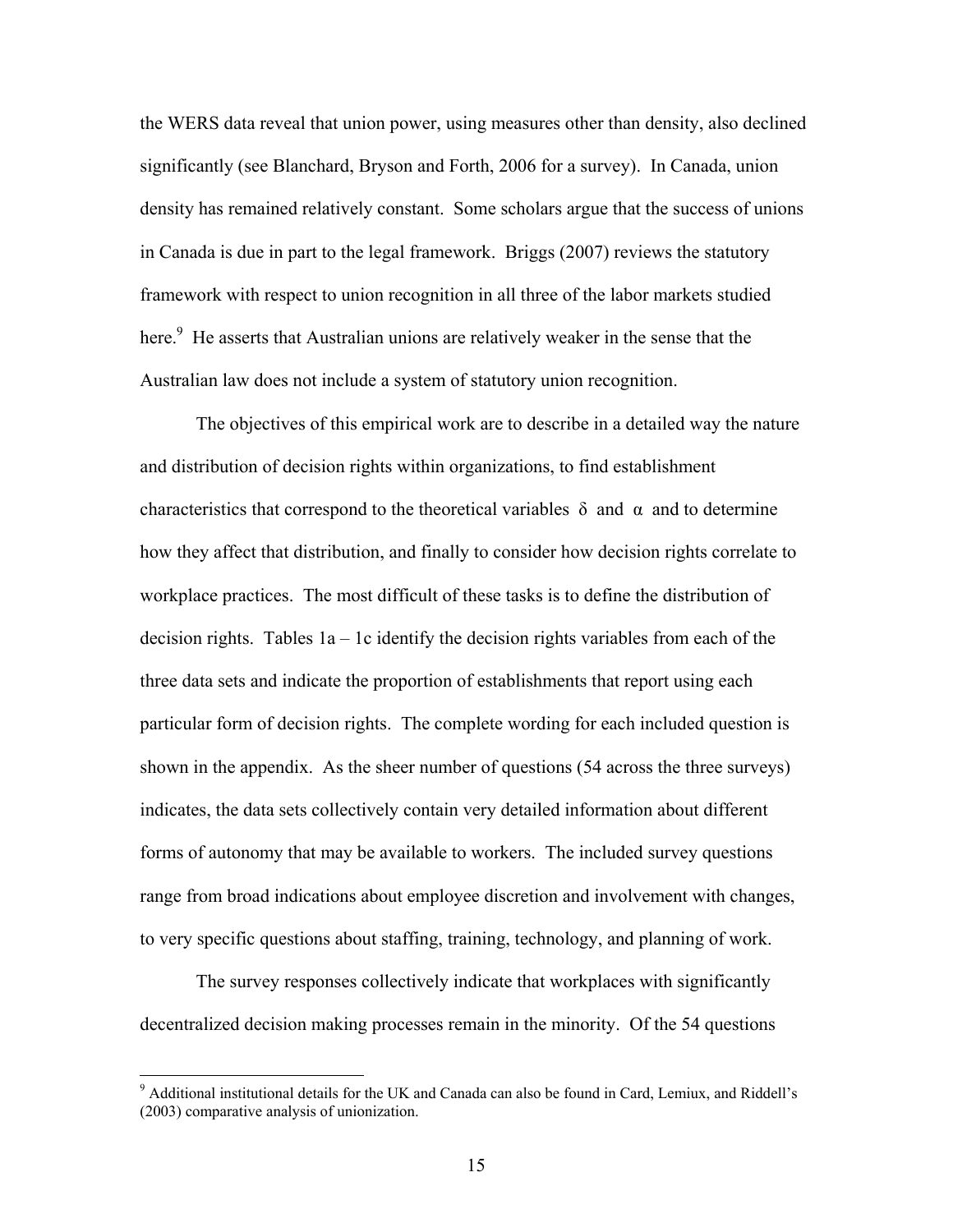considered, for only 5 do the majority of establishments indicate substantially decentralized decision rights. These descriptive statistics also reveal some patterns about the types of decisions that are particularly likely to be decentralized across surveys. Among the most decentralized decisions are those relating to the planning and pace of work. The least decentralized decisions are those that relate to production issues (including production technology) and work practices. Decisions about training are also only rarely delegated to workers. Finally, the WERS highlights the difference between measuring a specific human resource practice—the use of teams—and focusing directly on decision rights. Only 7% of establishments report that teams of workers are allowed to select their own leader and, in the majority of establishments, teams are not permitted to decide how work is done.

Looking across the tables at responses to similar questions does not produce a clear answer as to which country's firms are most likely to decentralize decision rights. Australian establishments appear somewhat less likely to grant authority to front-line supervisors. While about 50% of UK and 25% Canadian firms report that supervisors have authority to plan staffing, only 7% of Australian firms report delegating the rights to set employment levels (in addition 36% give supervisors authority on overtime). Similarly, Canadian establishments are far more likely than Australian ones to report granting supervisors authority over training. This pattern does not hold when looking at the decisions delegated to workers, however. The proportion of Australian establishments reporting that workers influence the pace of work, are involved in changes, or influence work times is roughly equal or slightly larger than the proportion responding affirmatively to similar questions in the Canadian and UK surveys.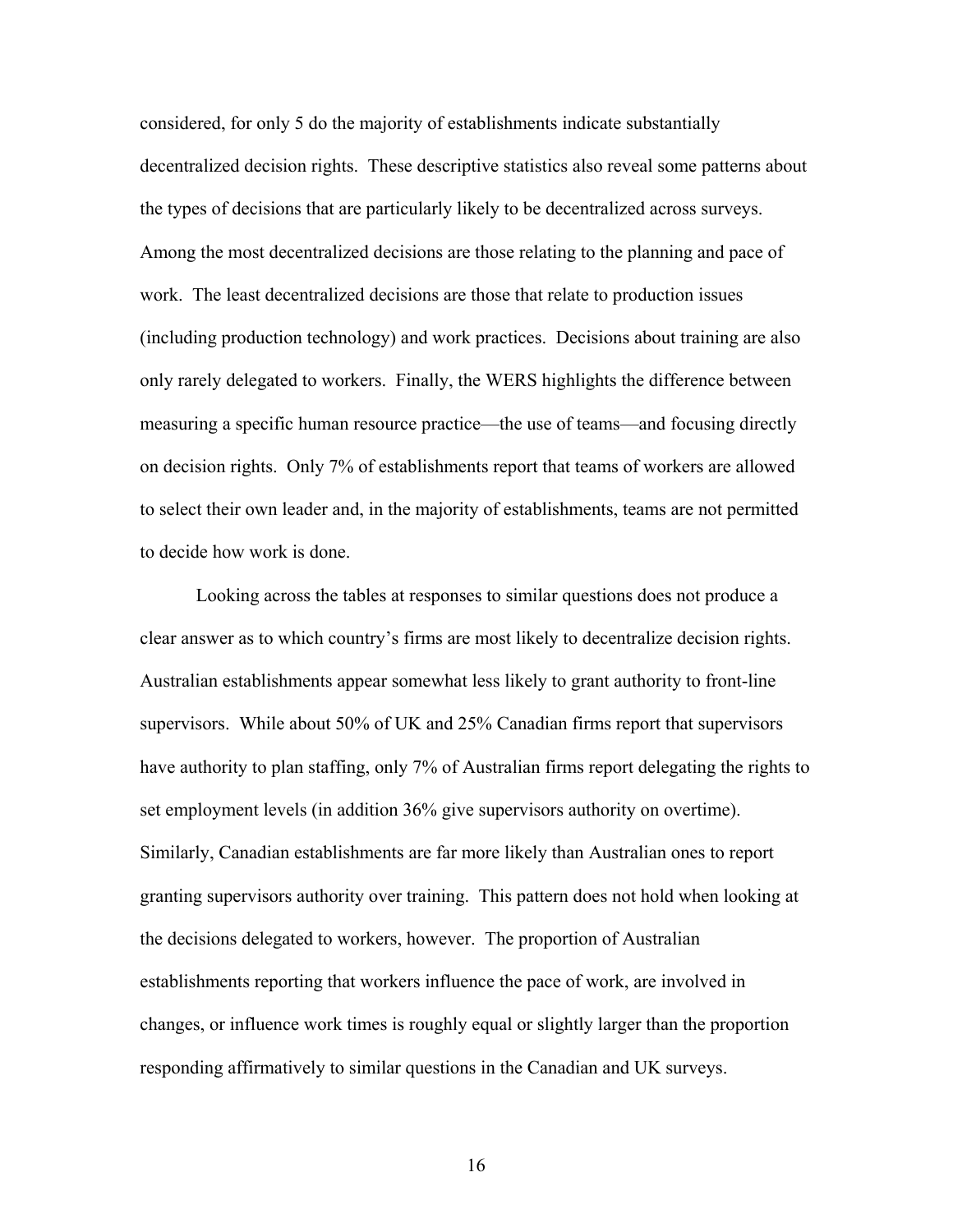One measure of the total decision rights in the establishment is a simple additive index of the relevant questions. Questions requiring a "yes or no" response, where "yes" indicates that decision rights are accorded to employees in groups or individually, are coded with a zero for "no" or one for "yes". Questions that are Likert-scaled are coded so that they range from zero to one, with one representing the answer with the greatest employee decision rights. Therefore, intermediate choices on a Likert Scale with four options would be assigned values of 1/3 and 2/3. Not all questions are relevant for every establishment, however. For example, a question asking whether employees played a role in establishing key performance indicators would be asked only of establishments that employ such indicators. We therefore standardize the index by dividing by the number of relevant questions for each establishment. This results in an index that ranges from zero (if no questions indicated any decision rights for the nonsupervisory workers) to one (if all questions indicated the most decision rights for the workers). Finally, we normalize the index, demeaning and dividing by the sample standard deviation in order to standardize the mean to zero across the datasets.

Tables 1a- 1c also highlight two potential limitations of our index measure. First, the three surveys are not directly comparable, which is why we standardize the mean to zero across countries. Second, the index gives equal weight to all survey questions. An alternative approach would be to construct the index using factor analysis. However, since not all establishments within the same survey respond to the same number of questions, creating appropriate factors is difficult. To test if our results are sensitive to the included questions, we create an alternative measure for evaluating decision rights. This measure limits the index to questions that refer specifically to decisions made by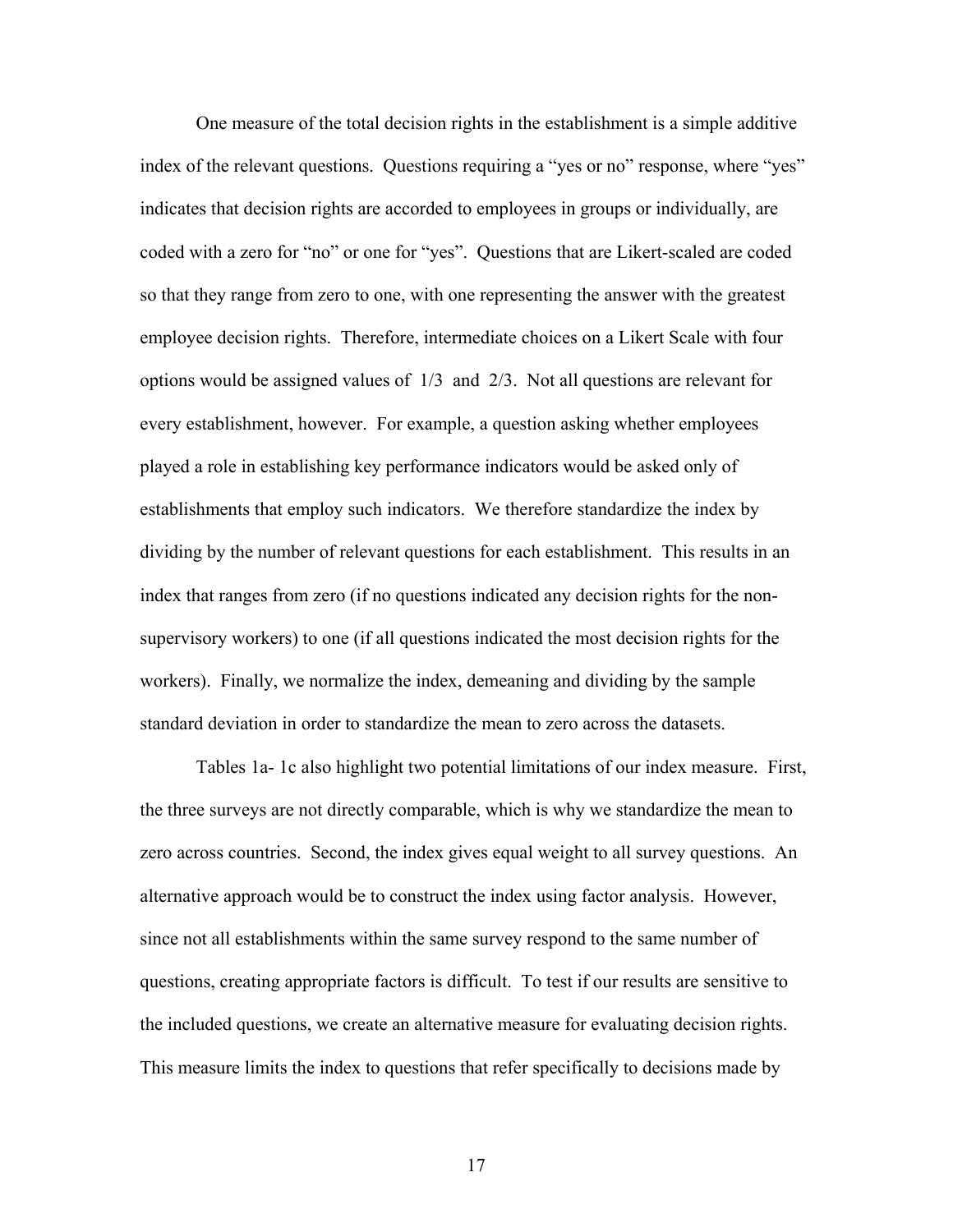individual employees, rather than teams, committees, groups of employees, or general measures of employee influence. The variables included in this alternative measure, which we call "worker-specific decision rights," are identified in italics in the appendix.<sup>10</sup>

Table 2 shows the mean values of other variables that we hypothesize will correlate to the distribution of decision rights within an organization. A large proportion of establishments are quite small, with about 50% of each sample having employment between 20 and 50 employees. In the Canadian data establishments also tend to be significantly younger. A large share of the establishments -- about 70% in the UK, 40% in the Australian data and 24% in the Canadian survey--face "intense" or "strong" market competition. The degree of unionization varies considerably across these three data sets, with a rate of only five percent of employees in Canadian establishments, 21% in the UK and over 40% in Australia. Establishments across countries also differ significantly in the degree that they report adopting a new technology.

#### **Empirical Methodology and Results**

To determine how these establishment characteristics relate the distribution of decision rights, we regress the decision rights index by establishment against the establishment characteristics identified in table 2, along with a set of dummy variables for the establishment's largest occupational group and for the establishment's main industry. The results of separate ordinary least squares estimations for each of the three data sets are given in Table 3. A positively signed coefficient indicates that the independent variable is associated with increased decentralization of decision rights.

<span id="page-18-0"></span><sup>&</sup>lt;sup>10</sup> In addition, we also study the correlations between questions within each of the surveys. If a particular group of questions correlate very closely, they may indicate that particular forms of decision rights are being weighted more heavily in the indices. Correlation coefficients are available from the authors.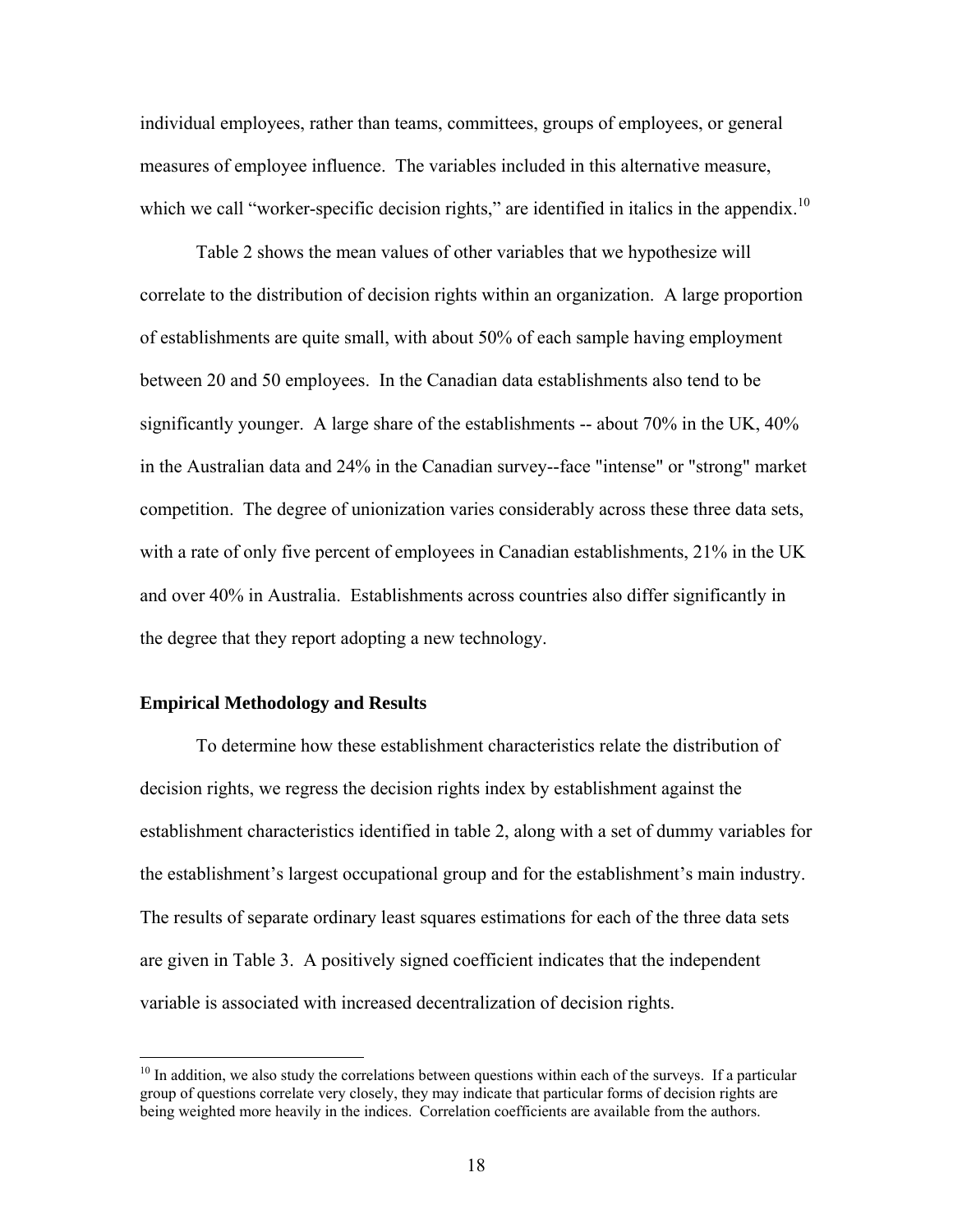In all three countries, size is strongly related to decision rights -- in larger establishments, where information transmission can be much slower, decisions are more likely to be delegated. Establishments with new technology investments are also likely to use decentralized decision-making. In two of the three data sets, coefficients are negative (and statistically significant) for indicators of low competition, relative to the omitted category, "some/limited competition." Unionization also differs by country: decision rights are more decentralized in highly unionized establishments in Britain, but less decentralized in Australia. This may reflect institutional differences in labor relations. It is important to keep in mind, however, that the survey questions are asked of senior human resources management, whose opinions about the distribution of decision rights may be affected by whether or not the company is unionized. Finally, age seems to have only a small impact on the location of decision rights – even the significant variables have very small coefficients.

Taken on the whole, these results suggest that  $\delta$  -- as measured by establishment characteristics that increase decision-making delay-- is positively related to decentralized decision-making. With these data it is difficult to identify independent proxies for *α*. Age, unions and information technologies are all also features of *δ*, and it is not possible to divide the result into that attributable to agency costs. Thus it is not possible to measure the effect of establishment characteristics that affect agency costs on the optimal location of decision rights. Incentive pay schemes, a workplace practice, might reduce agency costs and are considered in a later section.

One concern with using a dependent variable that indexes a large number of diverse questions on decision-making is that it blends general questions about the culture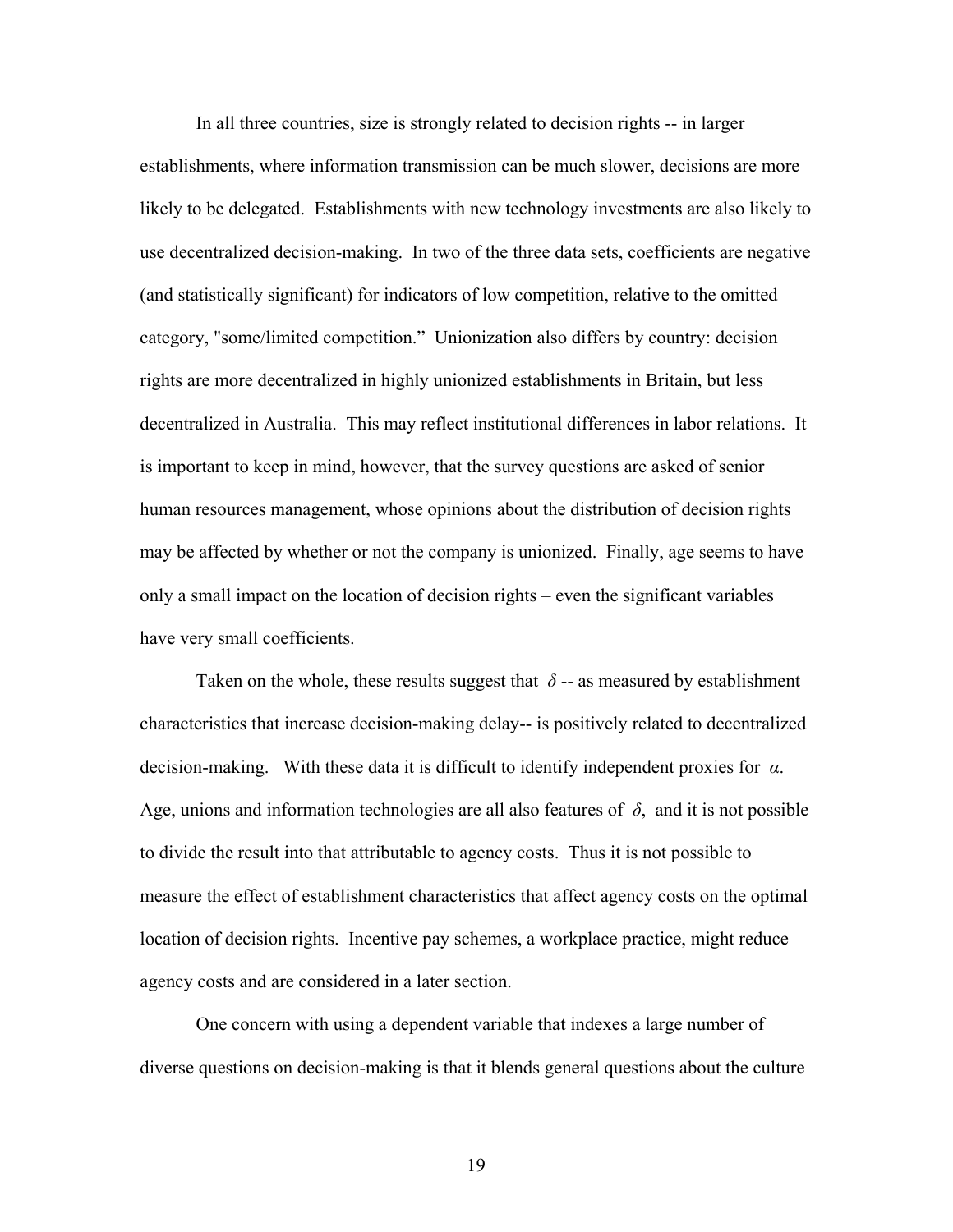of an establishment with specific questions about the delegation of rights to supervisors, teams or individual workers. To address this issue, we check the robustness of our results by limiting the decision rights index to questions about decisions explicitly delegated to workers.<sup>11</sup> We estimate the same model as previously and results are in Table 4. Although less significant, the signs are largely in agreement with those from Table 3. The only striking difference is the results on unionization. When limiting the index to questions that refer explicitly to decisions made by workers, rather than supervisors, the previously positive association in the WERS becomes smaller and insignificant at the 5% level, and the previously insignificant association in the WES becomes negative and significant. This change is not surprising, however. The narrower index excludes consultative committees between groups of workers and management and therefore excludes the types of decentralized decision making that is most likely to involve union representation.

#### **Decision Rights and Workplace Practices**

These characteristics of the organization such as size, age, industry and unionization do seem to explain some of the choice of distribution of decision rights. At the same time, researchers have noted that the adoption of other human resource practices can affect the organizational structure of the workplace--in particular, many might be considered components of *α*. These choices are, however, endogenous to the choice of decision location. As an example, if we observe a correlation between high employee

<span id="page-20-0"></span> $11$  We have also experimented with breaking down the decision-making questions into four groups: those that pertain to (1) pay-setting, (2) other personnel issues, (3) policies and long-term planning, and (4) production decisions. While there are some differences across types of decisions, the patterns are largely similar. Separate estimations for these indices are available from the authors.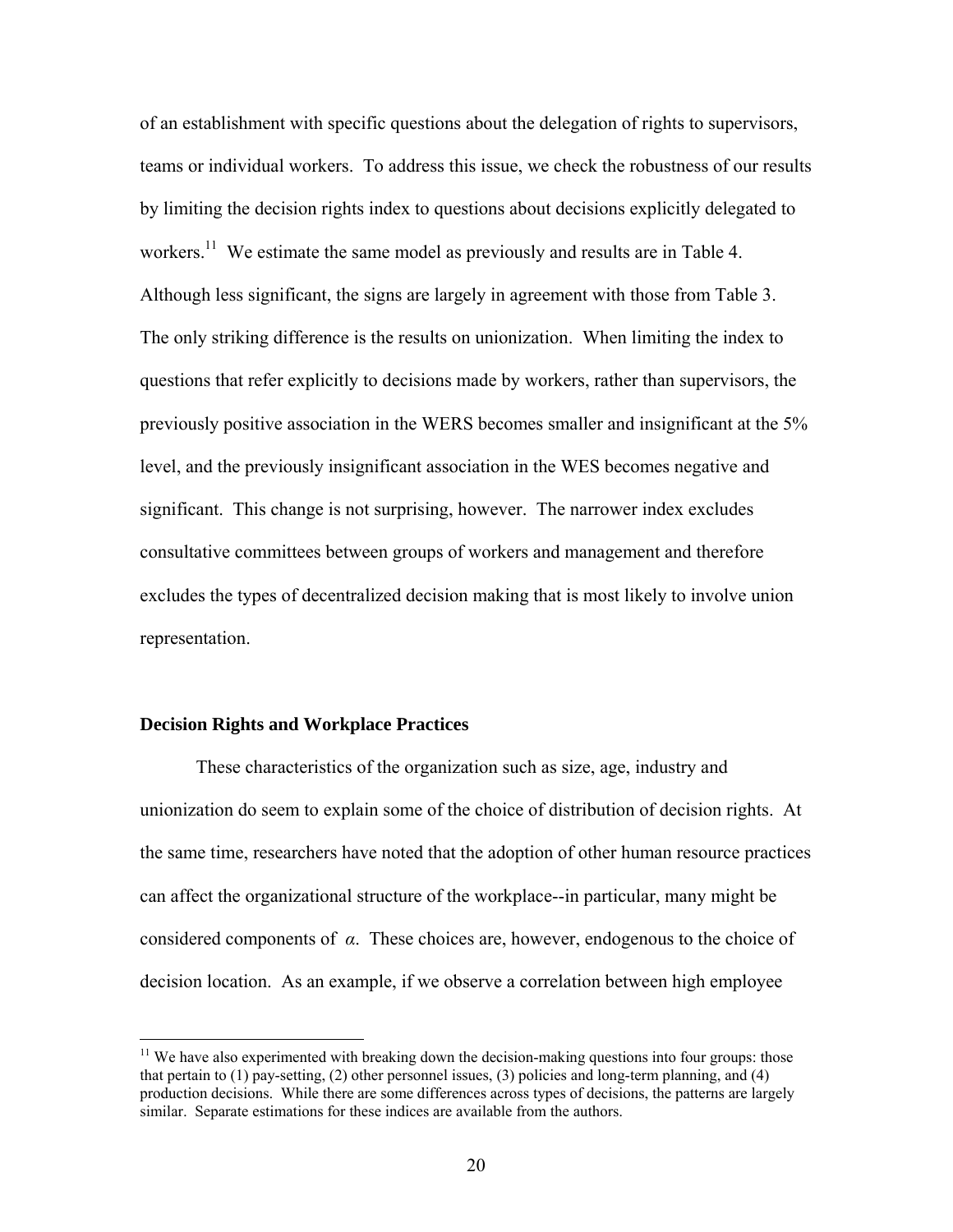decision rights and adoption of profit sharing, we cannot know whether profit-sharing plans are adopted in order to provide the right incentives to those decision-making employees or whether those employees used their decision rights to obtain a profit sharing plan. Thus we cannot infer causality from an observed correlation between decentralization and any complementary human resource practice. This does not prevent us from exploring which practices are in fact correlated with a particular distribution of decision rights.

 Exploring this correlation with decision rights is particularly important because so much of the existing literature uses human resource management practices as an independent variable. In many cases, particular human resource practices, like workgroups, teams, or quality circles are either explicitly or implicitly used as proxies for autonomy. Other practices, like training, incentive pay schemes, or profit sharing, are controversial in the research on "high-involvement" workplaces. They are only sometimes included in these definitions. Understanding if these types of practices typically associate with decision rights would offer some evidence as to whether such practices should properly be included into a definition of high-involvement workplaces. Finally, our theory predicts that particular practices that alleviate agency costs would be particularly valuable, and complementary, to the granting of decision rights. So the association between decision rights and workplace practices offers insight into the relationship between *d* and *α*.

The three data sets examined here offer a unique possibility to study this relationship. In addition to detailed questions about decision rights, each survey also asks extensively about workplace practices. We wish to examine these correlations in a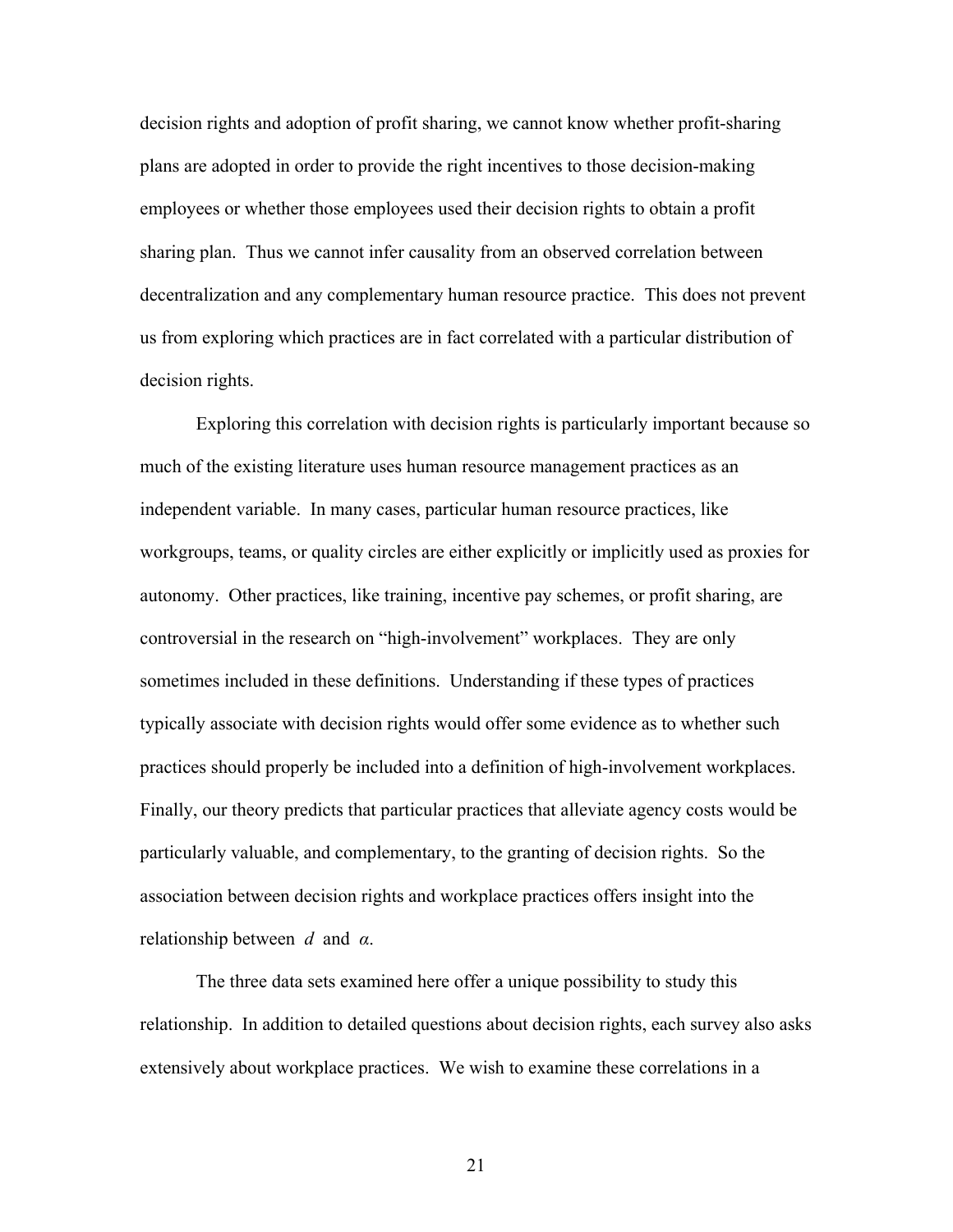framework that controls for establishment characteristics. To do so, we use the regression coefficients from table 3 to rank establishments according to predicted decision rights. Those establishments in the top quartile according to this measure are labeled high decision rights, whereas those in the bottom quartile are labeled low decision rights.

Table 5 shows the proportion of firms in the top and bottom quartile of predicted decision rights, by workplace practice. For example, among WERS firms that use a joint consultative committee, 46% are in the high decision rights group, and 13% are in the low decision rights group. If there were no correlation between joint consultative committees and decision rights, we would expect to find 25% of the establishments in the high decision rights group, and 25% in the low group. Viewed in aggregate, the results indicate that workplace practices do correlate closely to decision rights – therefore these practices may well be an appropriate proxy. In particular, teams, workgroups and quality circles, which are all used to define "high-involvement" practices, correlate closely to the decision-rights index. The results also lend some support to broad definitions of highinvolvement. Training practices and information sharing are both strongly correlated with decentralization of decision-making.

Surprisingly, the correlation between incentive pay plans and decision rights is weaker than expected. In the British data, the correlation between different forms of incentive pay and the share of firms in the top quartile of decision rights exists only for workplace or organizational-level pay schemes. The Canadian and Australian data have a similar pattern, but reveal stronger correlations in the bottom quartile. For all data sets, the data are largely consistent with the theory: incentive pay is generally associated either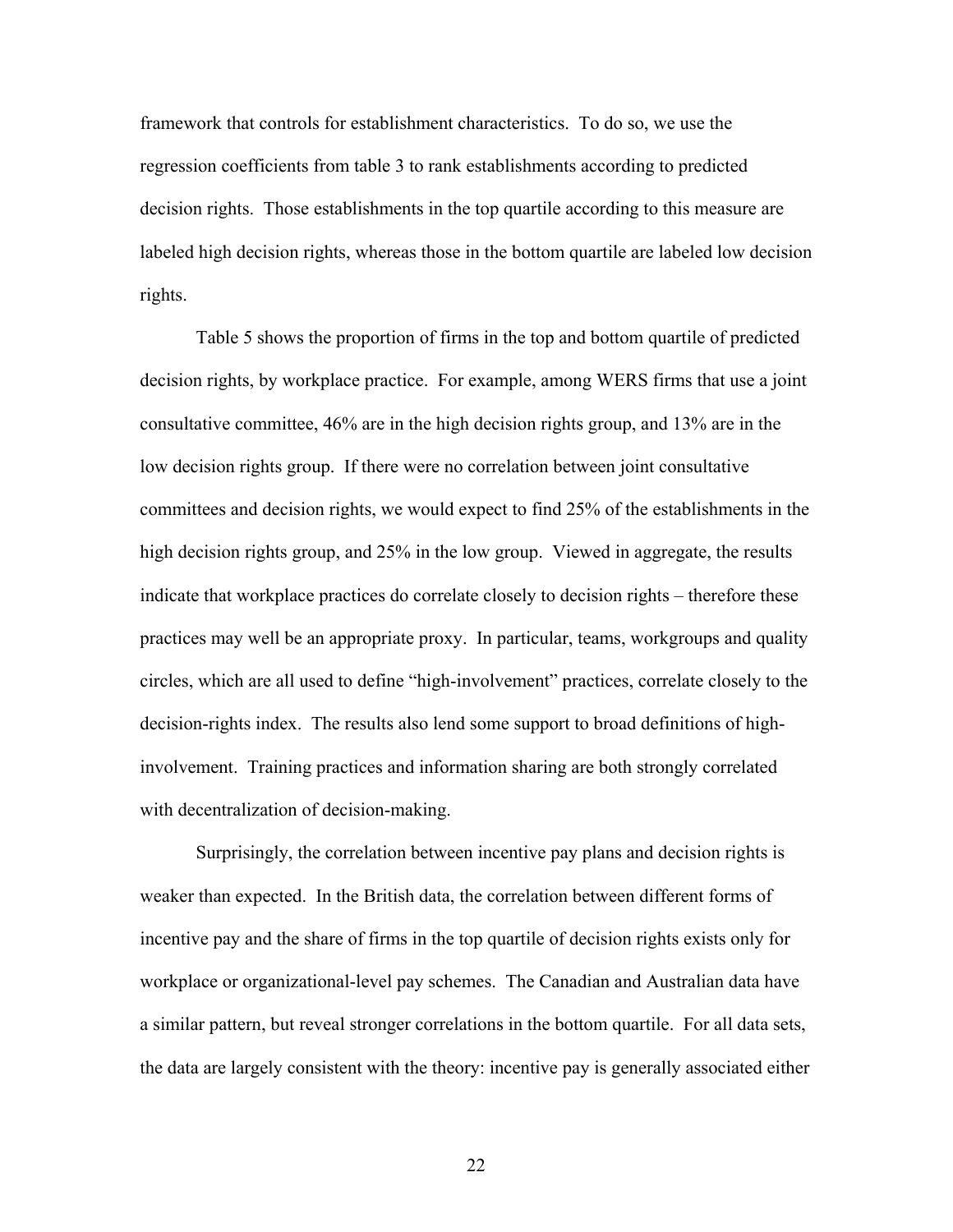with more high decision rights establishments or with fewer low decision rights establishments. These results are consistent with the notion that steps an organization takes to reduce agency costs are complementary with increasing the autonomy and decision rights of individuals who are in the lower rungs of the hierarchical ladder.

#### **Conclusion**

This paper develops a simple model of the optimal location of decision rights, loosely based on Jensen and Meckling (1990). The model suggests that there is a tradeoff between the costs of delaying a decision that result if a senior manager must accumulate relevant information and the agency costs that result if someone lower in the hierarchy makes the decision. The extent to which this results in a different optimal choice depends upon the cost of delays, as well as organizational characteristics that affect the length of the delay and the size of agency costs. Using data sets from the UK, Australia and Canada, we created indices to measure the decentralization of decision rights from extensive questions on the decision-making practices of establishments. These questions also allow us to learn about what types of decisions are decentralized in an organization, and what characteristics of the establishment affect the balance of power among agents.

We find evidence that establishment characteristics that increase the length of decision-making delays also increase the decision rights of those at the bottom of the hierarchy. The degree of competition, establishment age, a history of innovation, and presence in a high-tech industry all show some association with decentralized decision rights. The effect of unions differs by country. Finally, we find a clear relationship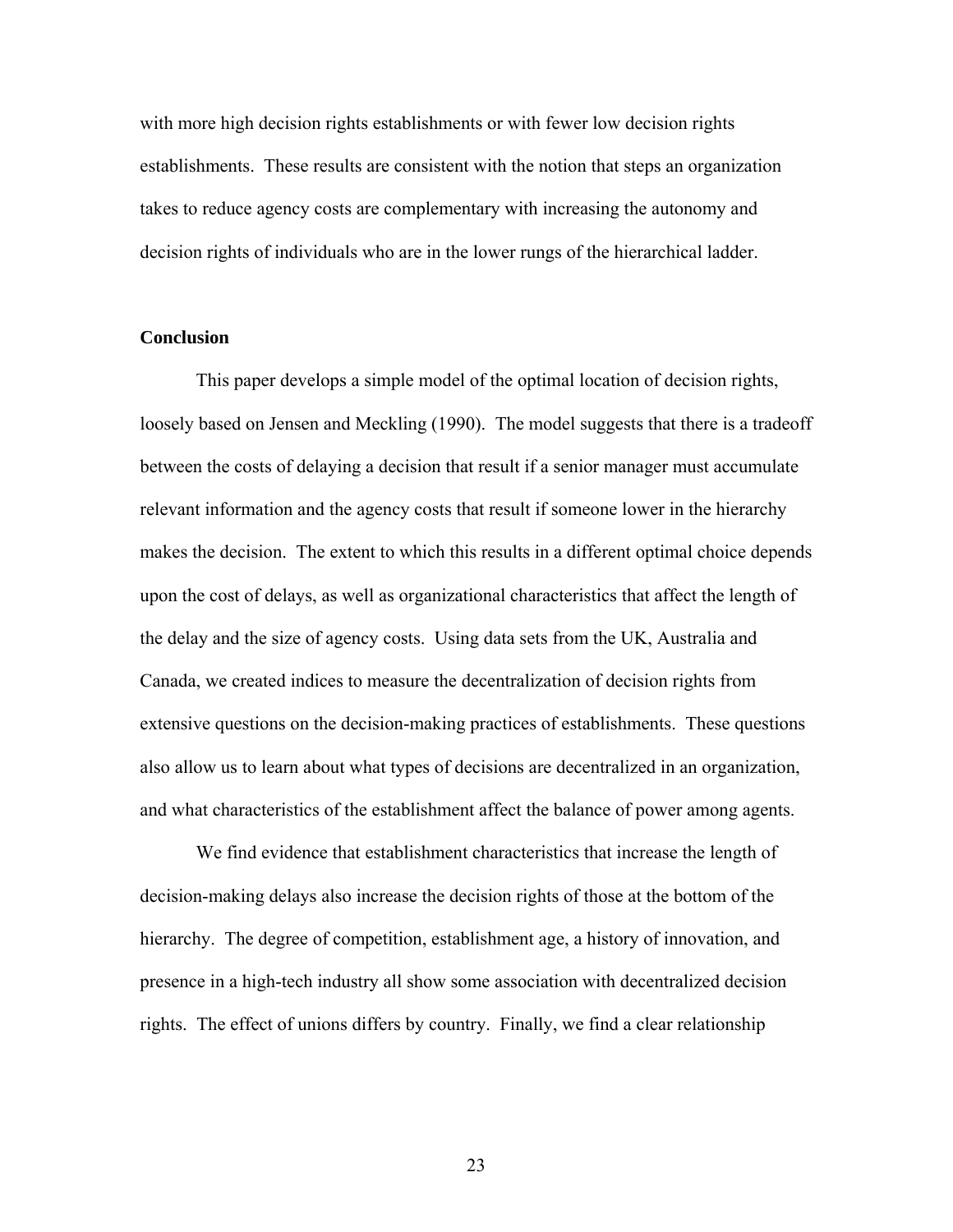between endogenous firm choices over workplace practices, including those that may reduce agency costs, and higher decision rights.

This paper argues that understanding the effect of organizational capital on an establishment's production must be more than counting which workplace practices the establishment uses. Instead, these practices may be tools the organization employs to achieve its optimal distribution of decision rights--whether it will retain greater control at the top of the hierarchical structure or distribute that control to other agents. This is a first attempt to consider what identifiable establishment characteristics affect that optimal distribution and what practices are complements to such a distribution. Understanding this link between decision rights and workplace practices will also allow future work to address some questions raised in the current literature. For example, if decision rights are associated with increased or decreased employment security, or if the interaction between decision rights and unionization is contingent on the use of incentive pay programs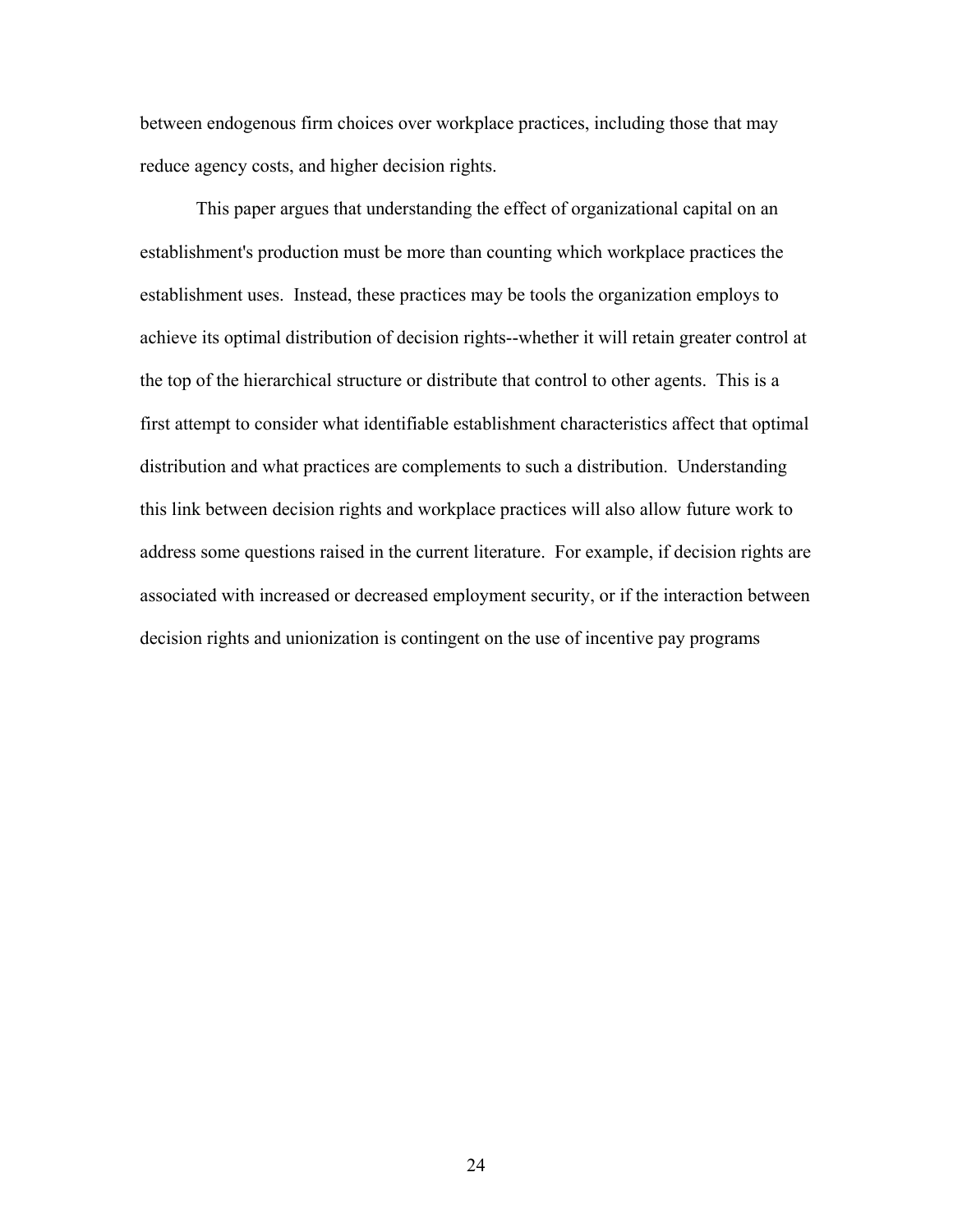### **References**

Batt, Rosemary (1999). "Work Organization, Technology, and Performance in Customer Service and Sales," *Industrial and Labor Relations Review*, 52, 539-64.

Black, Sandra and Lisa Lynch (1996). "Human Capital Investments and Productivity," *American Economic Review*, 86, 263-67.

Black, Sandra and Lisa Lynch (2001). "How to Compete: The Impact of Workplace Practices and Information Technology on Productivity," *Review of Economics and Statistics*, 83, 434-45.

Blanchflower, Bryson and Forth (2006). "Workplace Industrial Relations in Britain, 1980-2004" Institute for Study of Labor (IZA) discussion paper 2518.

Briggs, Chris (2007) "Statutory Union Recognition in North America and the UK: Lessons for Australia?" Workplace Research Center, the University of Sydney.

Brooks, B. (1992) "Australia," *Bulletin of Comparative Labour Relations* Special Issue Bulletin 23: 35-54.

Brown, M., Geddes, L.A. and Heywood, J.S. (2007). "The Determinants of Employee Involvement: Australian Evidence." *Economic and Industrial Democracy*, 28 (2), 259-91.

Cappelli, Peter and William Carter (2000). "Computers, Work Organization and Wage Outcomes," NBER Working Paper 7987.

Cappelli, Peter and David Neumark (2001). "Do 'High Performance' Work Practices Improve Establishment-Level Outcomes?" *Industrial and Labor Relations Review*, 54, 737-75.

Card, David, Thomas Lemieux, and W. Craig Riddell (2003). "Unionization and Wage Inequality: A Comparative Study of the US, the UK, and Canada" National Bureau of Economic Research working paper 9473.

Delbridge, Rick, Peter Turnbull and Barry Wilkinson (1992) "Pushing Back the Frontiers: Management Control and Work Intensification under JIT/TQM Regimes," *New Technology, Work and Employment*, Vol 7. pp. 97-106.

Drago (1996) Workplace Transformation and the Disposable Workplace: Employee Involvement in Australia. *Industrial Relations,* 35, 526-43.

Fama, Eugene and Michael C. Jensen (1983). "Agency Problems and Residual Claims," *Journal of Law and Economics*, 26, 327-49.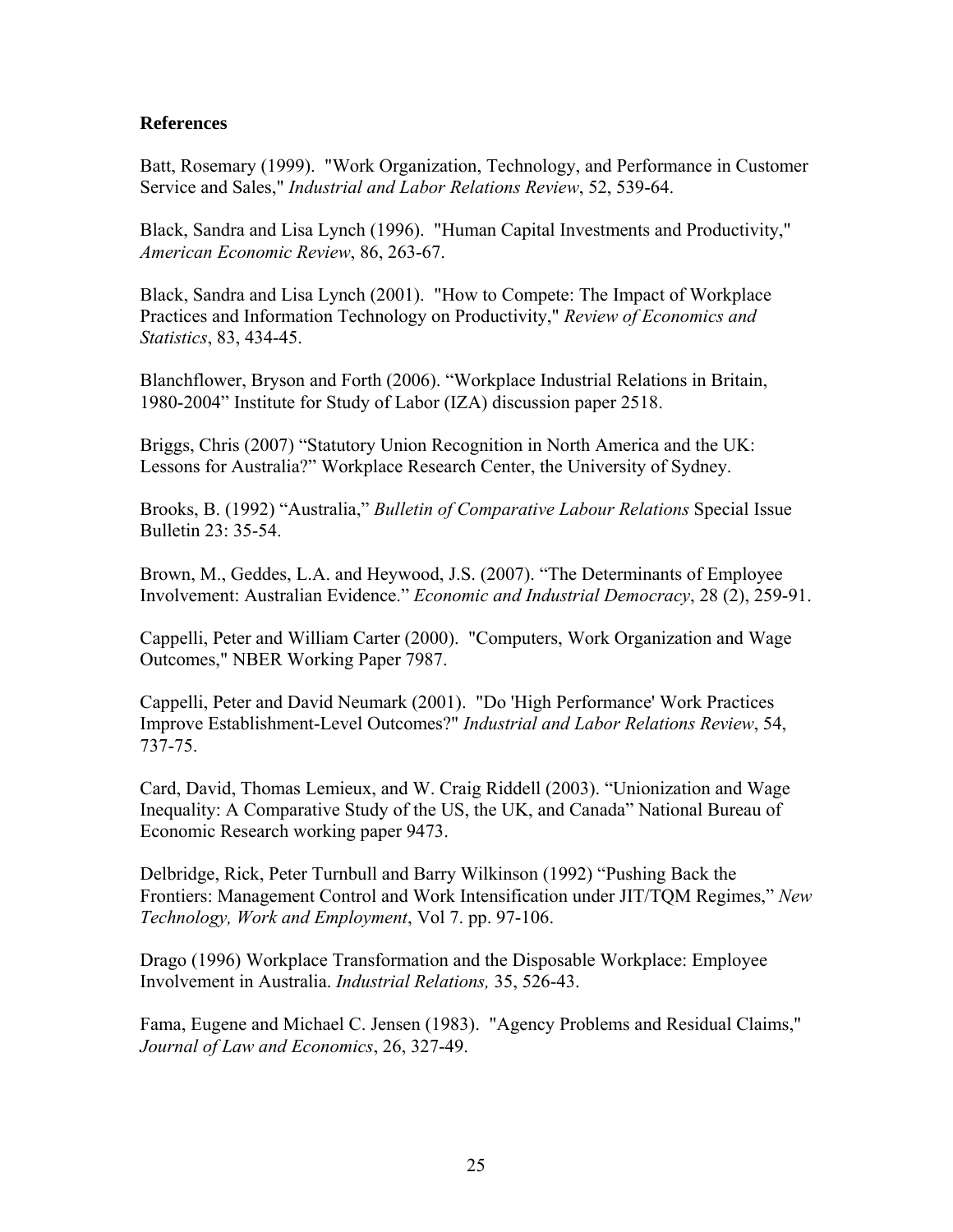Freeman, Christopher and Edward Lazear (1995). "An Economic Analysis of Works Councils," in (J. Rogers and W. Streeck, eds.), *Works Councils*, Chicago, IL: University of Chicago Press, 27-52.

Godard, J. (2004). "A critical assessment of the high performance paradigm," *British Journal of Industrial Relations,* 44: 2, 349–378.

Hayek, F.A. (1945). "The Use of Knowledge in Society," *American Economic Review*, 35, 519-30.

Ichniowski, Casey and Kathryn Shaw (1995). "Old Dogs and New Tricks: Determinants of the Adoption of Productivity-Enhancing Work Practices," *Brooking Papers on Economic Activity: Microeconomics*, 1-65.

Ichniowski, Casey, Kathryn Shaw and Giovanna Prennushi (1997). "The Effects of Human Resource Management Practices on Productivity: A Study of Steel-Finishing Lines," *American Economic Review*, 87, 291-313.

Jensen, Michael C. and William H. Meckling (1990). "Specific and General Knowledge and Organizational Structure," in *Contract Economics*, Lars Werin and Hans Wijkander, eds. Oxford: Blackwell (1992), pp. 251-74.

Kelly, R. (1995) "Total Quality Management: Industrial Democracy or Another Form of Managerial Control?," *Labour and Industry* 6(2): 119-40.

MacDuffie, John Paul (1995). "Human Resource Bundles and Manufacturing Performance: Organizational Logic and Flexible Production Systems in the World Auto Industry," *Industrial and Labor Relations Review*, 48, 197-221.

Marchington, M. and A. Wilkinson (2000), "Direct Participation," in S. Bach and K. Sisson (eds), *Personnel Management* (Oxford, Blackwell) pp. 340–64.

Mcdermott, Michael (1996) "The Role of Incentives, Profit Sharing, and Employee Participation in the Development of Human Resources in Canada," *Canada -- United States Law Journal*; 22, 141-48.

Mohr, Robert and Cindy Zoghi (2006) "Is Job Enrichment Really Enriching?" Bureau of Labor Statistics Working Paper 389.

Mookherjee, Dilip (2006). "Decentralization, Hierarchies, and Incentives: A Mechanism Design Perspective" *Journal of Economic Literature* 44:2, 367-390.

Morissette, René and Julio M. Rosa (2003) "Innovative work practices and labour turnover in Canada", Statistics Canada: Ottawa. Catalogue No. 71-584-MIE No. 7.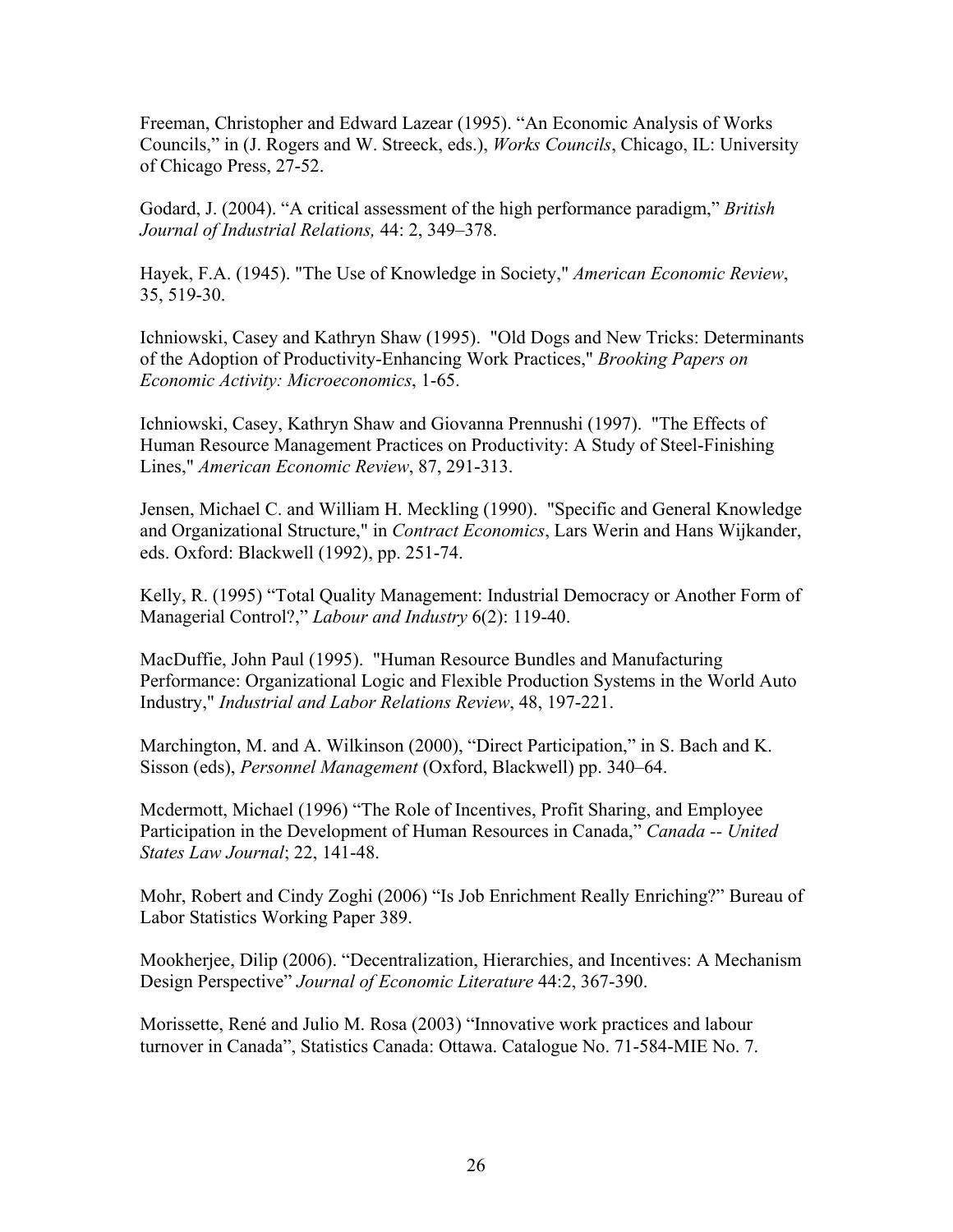Naughton, Richard. (1996) "Employee Involvement at the Workplace: Does the Law Provide Sufficient Incentive for Change?" Working Paper No. 11, Centre for Employment and Labour Relations Law, The University of Melbourne.

Osterman, Paul (1994). "How Common is Workplace Transformation and Who Adopts It?" *Industrial and Labor Relations Review*, 47, 173-88.

Pil, Frits K. and John Paul MacDuffie (1996). "The Adoption of High-Involvement Work Practices," *Industrial Relations*, 35, 423-55.

Radner, Roy (1992). "Hierarchy: The Economics of Managing," Journal of Economic Literature, 30, 1382-1415.

Ramsay, Harvey (1977). "Cycles of Control: Workers Participation in Sociological and Historical Perspective," *Sociology*, 11:3, 481–506

Sewell, G. and B. Wilkinson (1992). "Someone to Watch over me: Surveillance, Discipline and Just-in-time Labour Process." *Sociology*, Vol. 26, No. 2, pp. 271-89.

Therrien, Pierre and André Léonard (2003) *Empowering Employees: A Route to Innovation*, Statistics Canada: Ottawa. Catalogue no. 71-584-MIE.

Womack, James P., David T. Jones and Daniel Roos (1990). *The Machine That Changed the World*. New York: Rawson Associates.

Zoghi, Cindy, Robert D. Mohr and Peter Meyer (2007) "Workplace Organization and Innovation," Bureau of Labor Statistics Working Paper: in press.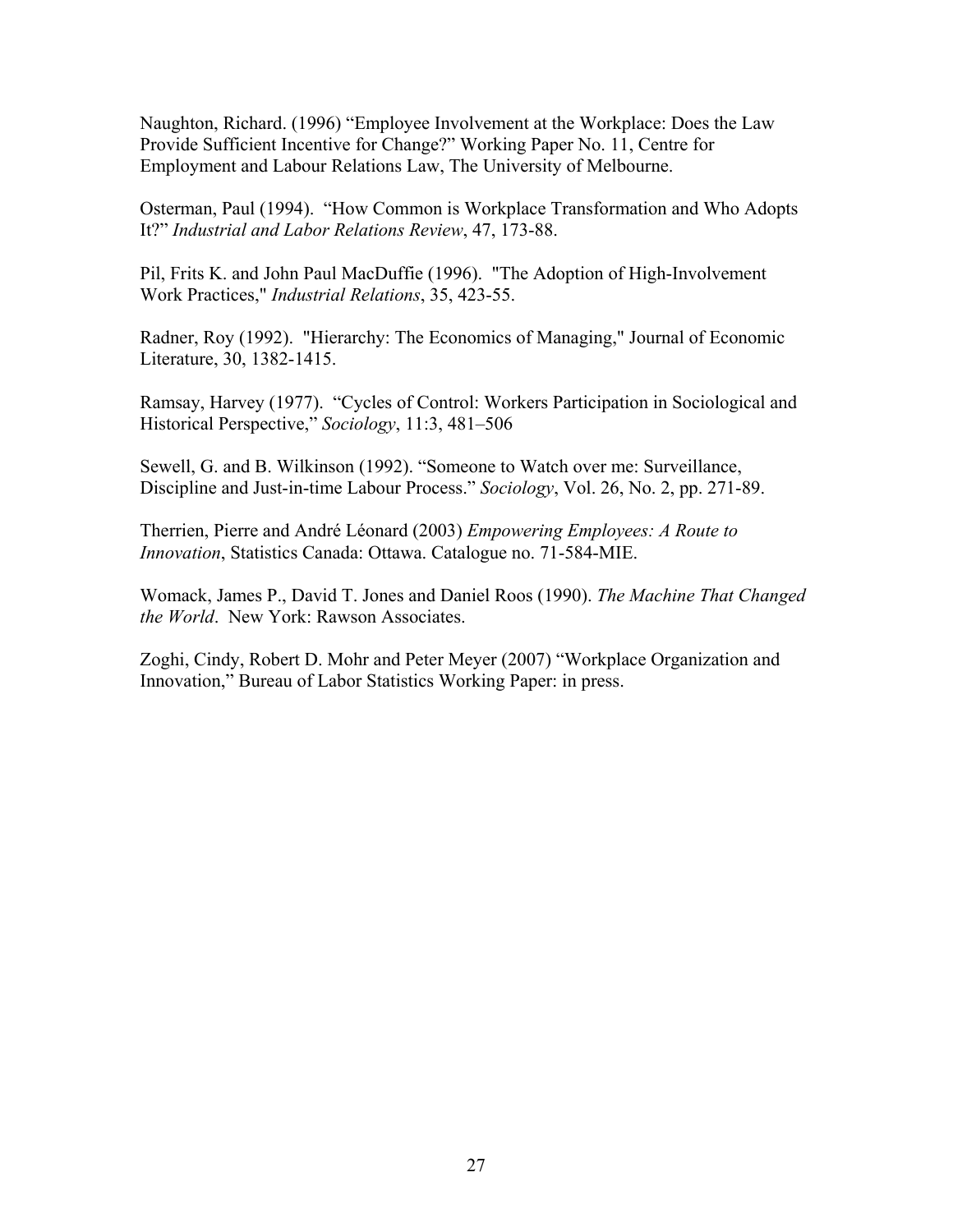**Figure 1. The trade-off between costs owing to inconsistent objectives and costs owing to poor information as a decision right is moved further from the CEO's office in the hierarchy.** 



This figure was reproduced with permission of Michael Jensen from Jensen and Meckling (1990).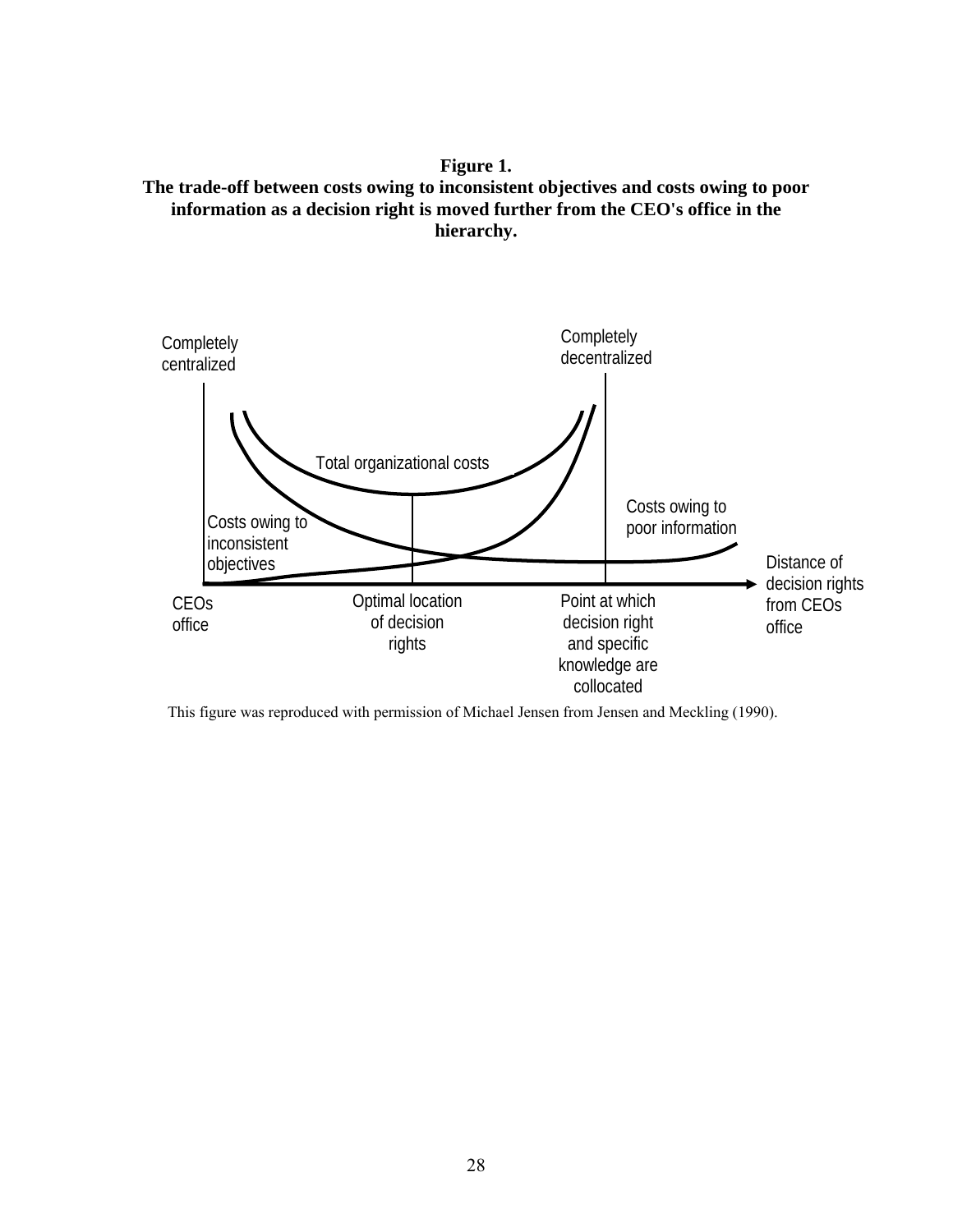| Table 1a: Summary of decision rights in WERS  |             |          |      | <b>NZ</b><br>ZN |
|-----------------------------------------------|-------------|----------|------|-----------------|
|                                               | No/<br>None | A Little | Some | Yes/<br>A Lot   |
| Supervisors plan staffing                     | .50         |          |      | .50             |
| Employees have discretion                     | .10         | .25      | .43  | .22             |
| Employees control pace                        | .11         | .29      | .37  | .23             |
| Teams appoint own leaders                     | .92         |          |      | .08             |
| Teams decide how work done                    | .54         |          |      | .46             |
| Employee involvement in<br>changes            | .40         | .52      | .06  | .03             |
| Joint committees discuss<br>training          | .83         | .03      | .09  | .05             |
| Joint committees discuss<br>production issues | .83         | .03      | .08  | .06             |
| Joint committees discuss work<br>practices    | .80         | .03      | .10  | .07             |
| Joint committees involvement<br>in changes    | .46         | .43      | .07  | .03             |

 $\mathbf{I}$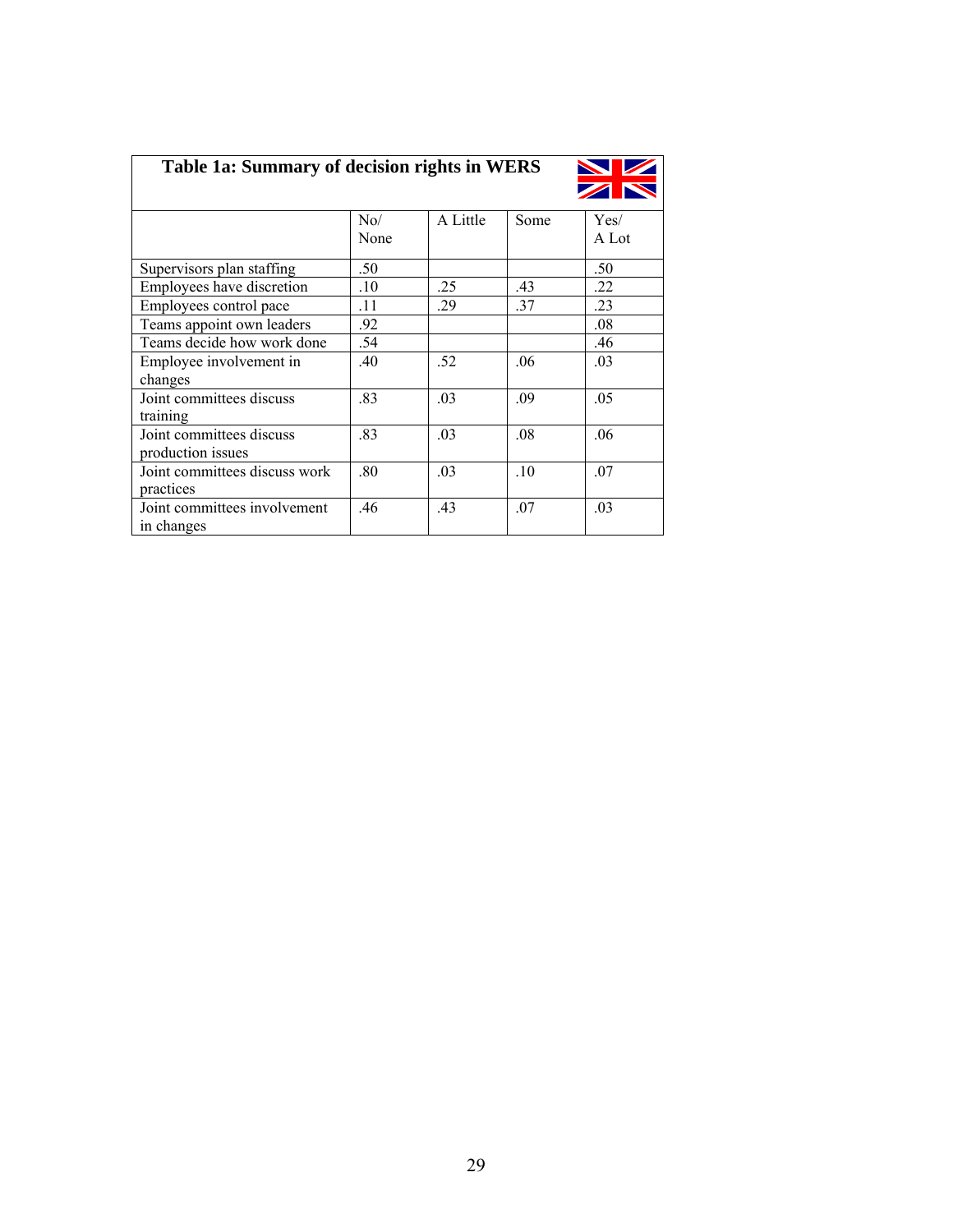| Table 1b: Summary of decision rights in AWIRS                                                 |                  |            |                  |                         |
|-----------------------------------------------------------------------------------------------|------------------|------------|------------------|-------------------------|
|                                                                                               | No/<br>None      | A Little   | Some             | Yes/<br>A Lot           |
| Front-line supervisors help design<br><b>KPIs</b>                                             | $\overline{.70}$ |            |                  | $\overline{.30}$        |
| Employees help design KPIs<br>Employees help develop corporate<br>goals                       | .68<br>.69       |            |                  | .32<br>.31              |
| Employee involvement in changes<br>Front-line supervisor decides overtime<br>levels           | .50<br>.64       | .31        | .18              | .02<br>.36              |
| Front-line supervisor decides<br>employment levels<br>Front-line supervisor decides training  | .93<br>.88       |            |                  | .07<br>.12              |
| Front-line supervisor decides work<br>practice changes                                        | .85              |            |                  | .15                     |
| Joint committees discuss new<br>technology<br>Joint committees discuss new                    | .80<br>.86       |            |                  | .20<br>.16              |
| product/service<br>Joint committees discuss work<br>organization                              | .70              |            |                  | .30                     |
| Joint committees discuss occupational<br>health & safety                                      | .78              |            |                  | .22                     |
| Employees influence on work<br>allocation                                                     | .15<br>.05       | .28<br>.18 | .36<br>.38       | .21<br>.39              |
| Employees influence on how job<br>performed<br>Employees influence on pace                    | .09              | .18        | $\overline{.35}$ | .39                     |
| Employees influence on workplace<br>organization                                              | .42              | .27        | $\overline{.17}$ | $\overline{.14}$        |
| Employees influence on work times<br>Group of employees negotiated about<br>work organization | .18<br>.69       | .36        | .34              | .12<br>$\overline{.31}$ |
| Group of employees negotiated about<br>occupational H&S                                       | .77              |            |                  | .23                     |
| Group of employees negotiated about<br>training                                               | .84              |            |                  | .16                     |

# **Table 1b: Summary of decision rights in AWIRS**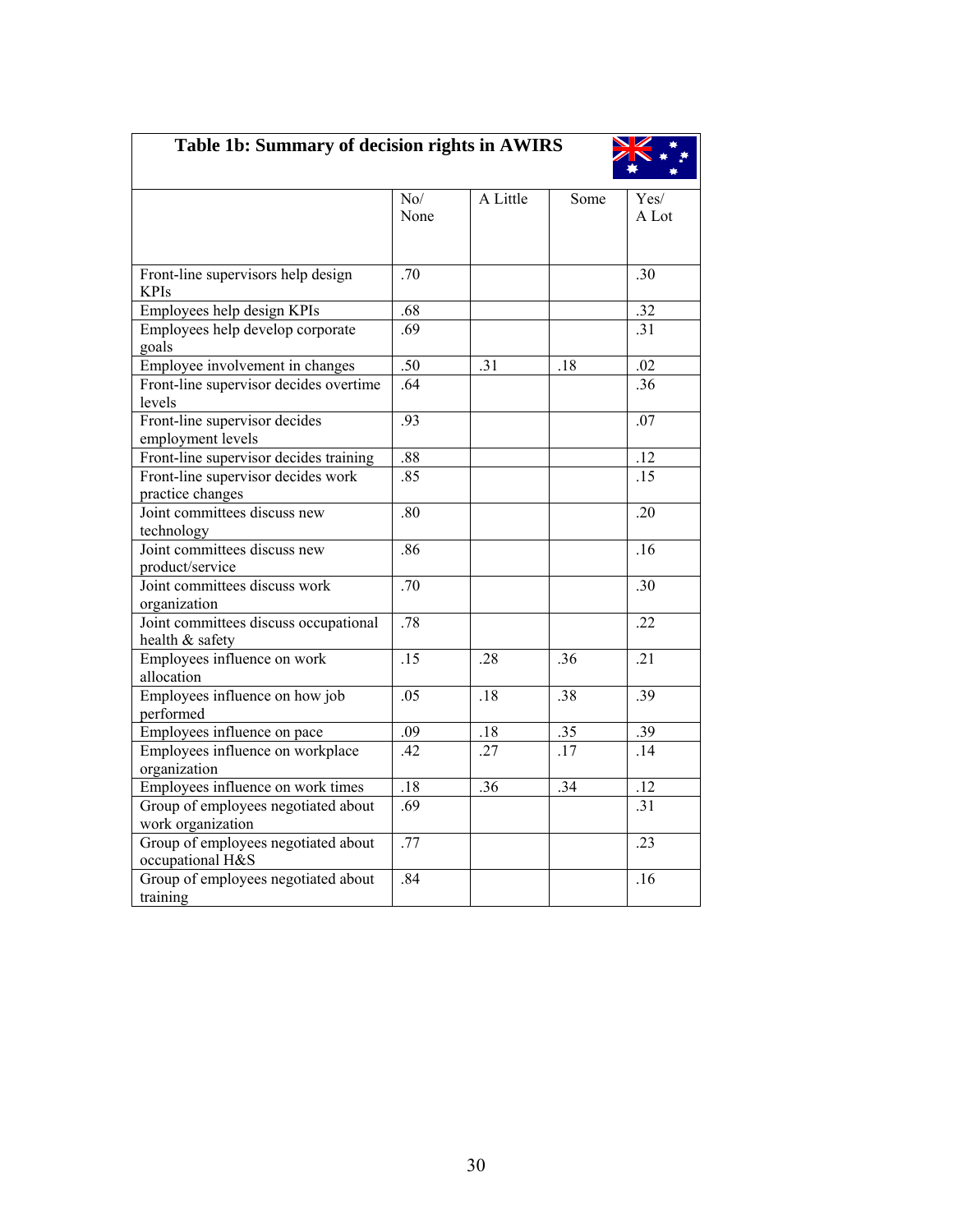| Table 1c: Summary of decision rights in WES                          |      |      |
|----------------------------------------------------------------------|------|------|
|                                                                      | No   | Yes  |
| Workers make decisions re: daily planning of individual work         | .638 | .362 |
| Workers make decisions re: weekly planning of individual<br>work     | .722 | .278 |
| Workers make decisions re: follow-up of results                      | .820 | .180 |
| Workers make decisions re: customer relations                        | .681 | .319 |
| Workers make decisions re: quality control                           | .718 | .282 |
| Workers make decisions re: purchase of supplies                      | .676 | .324 |
| Workers make decisions re: machinery/equipment maintenance           | .646 | .354 |
| Workers make decisions re: setting staff levels                      | .965 | .035 |
| Workers make decisions re: filling vacancies                         | .941 | .059 |
| Workers make decisions re: training                                  | .837 | .163 |
| Workers make decisions re: choice of production technology           | .930 | .070 |
| Workers make decisions re: product/service development               | .894 | .106 |
| Supervisors make decisions re: daily planning of individual<br>work  | .406 | .594 |
| Supervisors make decisions re: weekly planning of individual<br>work | .418 | .582 |
| Supervisors make decisions re: follow-up of results                  | .411 | .589 |
| Supervisors make decisions re: customer relations                    | .568 | .432 |
| Supervisors make decisions re: quality control                       | .457 | .543 |
| Supervisors make decisions re: purchase of supplies                  | .575 | .425 |
| Supervisors make decisions re: machinery/                            | .601 | .399 |
| equipment maintenance                                                |      |      |
| Supervisors make decisions re: setting staff levels                  | .738 | .262 |
| Supervisors make decisions re: filling vacancies                     | .628 | .372 |
| Supervisors make decisions re: training                              | .448 | .552 |
| Supervisors make decisions re: choice of production<br>technology    | .790 | .210 |
| Supervisors make decisions re: product/service development           | .750 | .250 |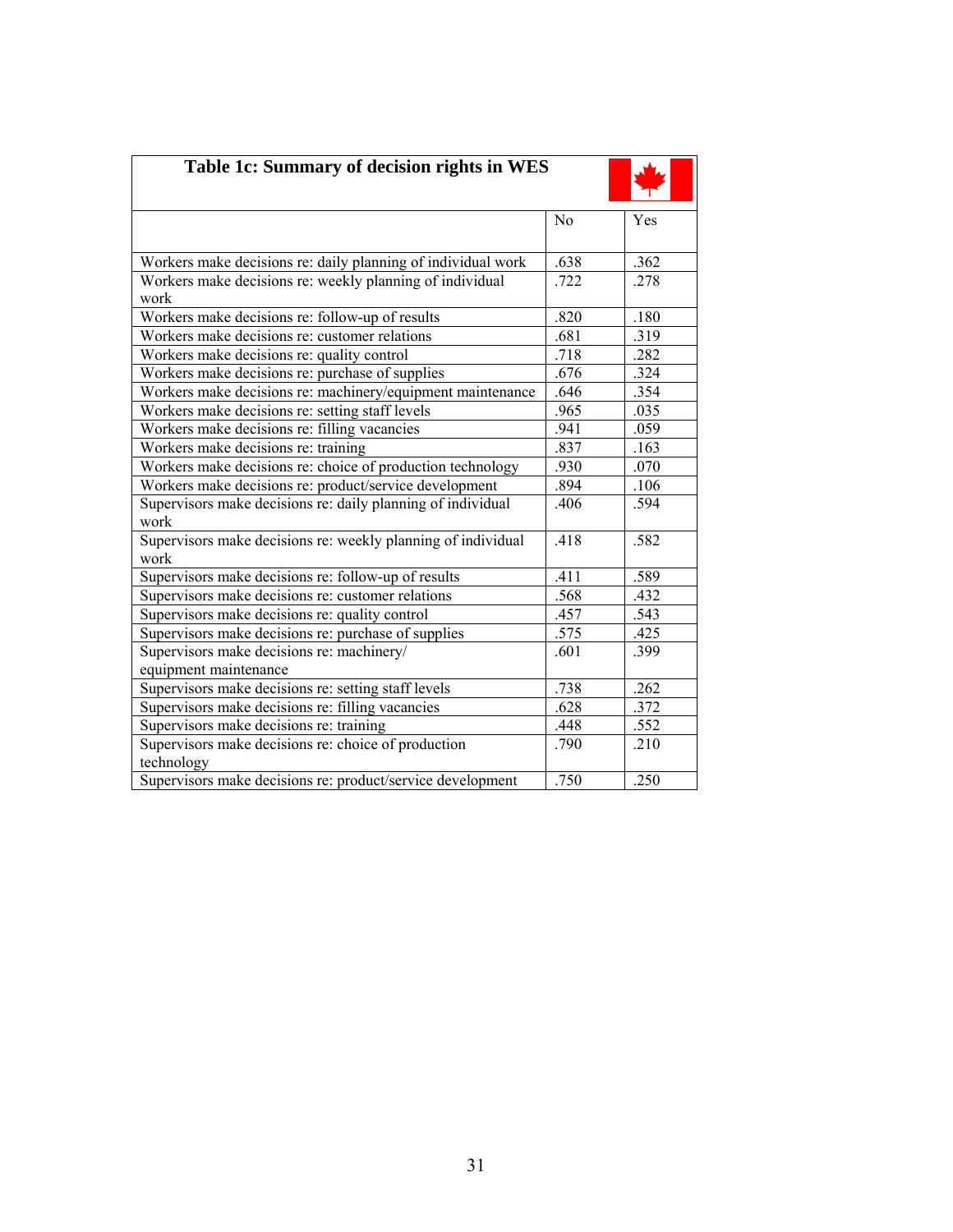| Table 2. Summary statistics: establishment characteristics |                                                       |              |       |  |  |
|------------------------------------------------------------|-------------------------------------------------------|--------------|-------|--|--|
|                                                            | <b>WERS</b>                                           | <b>AWIRS</b> | WES   |  |  |
|                                                            | NZ<br>$\overline{\mathbf{Z}}$ $\overline{\mathbf{N}}$ |              |       |  |  |
| Union                                                      | 11.91                                                 | 33.85        | 23.28 |  |  |
| Multi-plant                                                | .389                                                  | .721         | .345  |  |  |
| Low Competition                                            | .046                                                  | .070         | .177  |  |  |
| Medium Competition                                         | .287                                                  | .102         | .312  |  |  |
| Medium-High Competition                                    |                                                       | .409         | .269  |  |  |
| <b>High Competition</b>                                    | .667                                                  | .419         | .242  |  |  |
| New Technology Introduced                                  | .785                                                  | .562         | .361  |  |  |
| Age                                                        | 31.11                                                 | 21.91        | 19.39 |  |  |
| Size                                                       | 82.73                                                 | 84.05        | 81.63 |  |  |
| Largest occupation group is managers                       | .007                                                  | .004         | .030  |  |  |
| Largest occupation group is<br>professionals               | .054                                                  | .097         | .069  |  |  |
| Largest occupation group is clerical                       | .099                                                  | .088         | .088  |  |  |
| Largest occupation group is precision<br>crafts            | .215                                                  | .150         | .203  |  |  |
| Largest occupation group is<br>sales/personal service      | .300                                                  | .303         | .088  |  |  |
| Largest occupation group is production<br>workers/no trade | .325                                                  | .358         | .522  |  |  |
| Number of observations                                     | 1089                                                  | 1052         | 3498  |  |  |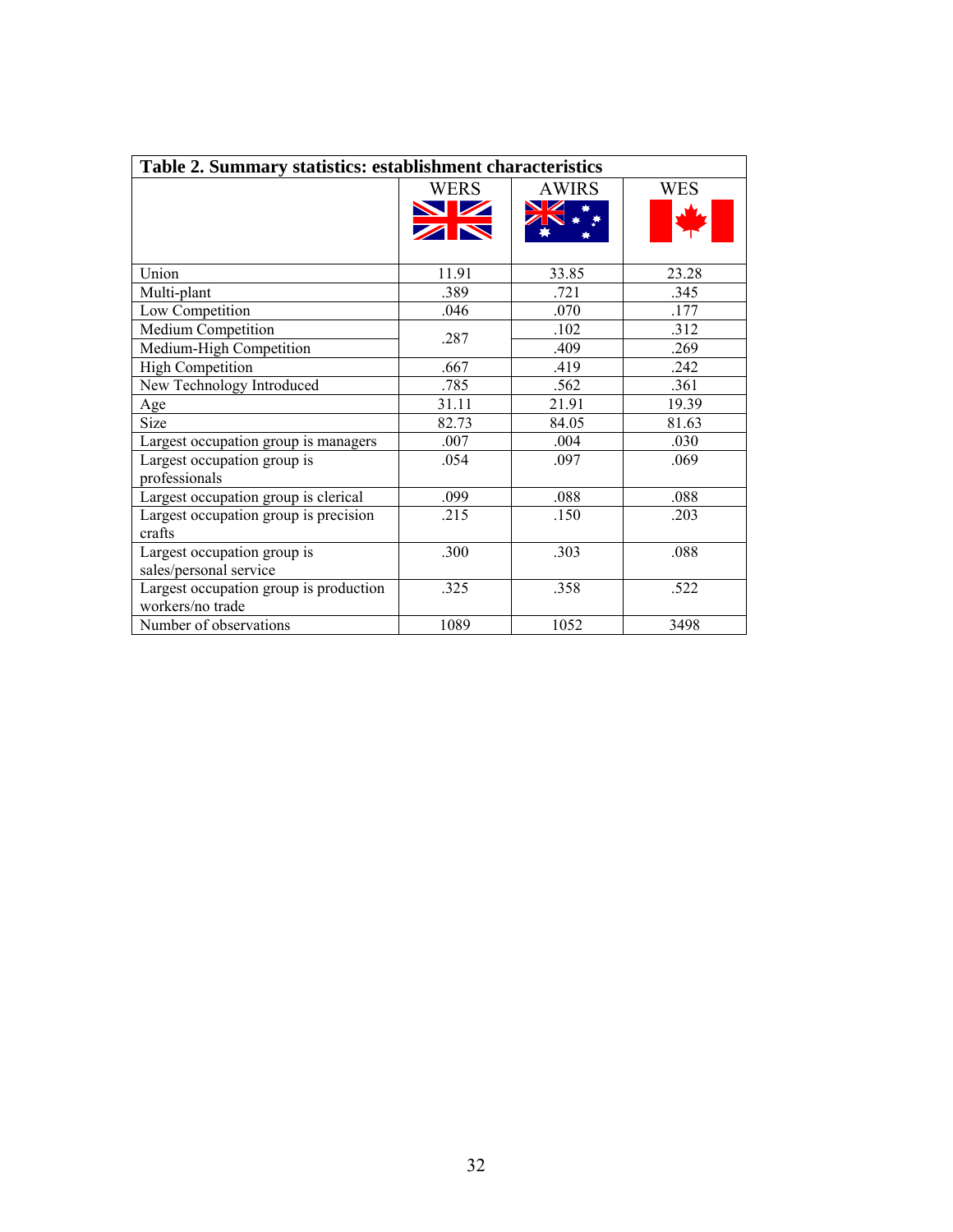| Table 3. Effect of establishment characteristics on decision rights index                                                                                                                                                                   |                        |                      |                      |  |
|---------------------------------------------------------------------------------------------------------------------------------------------------------------------------------------------------------------------------------------------|------------------------|----------------------|----------------------|--|
|                                                                                                                                                                                                                                             | <b>WERS</b>            | <b>AWIRS</b>         | <b>WES</b>           |  |
|                                                                                                                                                                                                                                             | NZ<br>ZIN              |                      |                      |  |
| Union                                                                                                                                                                                                                                       | $.005***$              | $-.002$ <sup>*</sup> | $-.207$              |  |
|                                                                                                                                                                                                                                             | (.002)                 | (.0005)              | (.142)               |  |
| Multiplant                                                                                                                                                                                                                                  | .078                   | $.271$ <sup>*</sup>  | .249°                |  |
|                                                                                                                                                                                                                                             | (.116)                 | (.092)               | (.094)               |  |
| Low Competition                                                                                                                                                                                                                             | $-.351$ <sup>*</sup>   | $-.335$ *            | .023                 |  |
|                                                                                                                                                                                                                                             | (.156)                 | (.160)               | (.168)               |  |
| <b>Medium Competition</b>                                                                                                                                                                                                                   |                        | $-166$               | .140                 |  |
|                                                                                                                                                                                                                                             | $-.119$                | (.134)               | (.136)               |  |
| Medium-High Competition                                                                                                                                                                                                                     | (.114)                 | $-.057$              | .049                 |  |
|                                                                                                                                                                                                                                             |                        | (.081)               | (.129)               |  |
| New Technology Introduced                                                                                                                                                                                                                   | .200                   | $.255***$            | $.164*$              |  |
|                                                                                                                                                                                                                                             | (.159)                 | (.079)               | (.095)               |  |
| Age                                                                                                                                                                                                                                         | $-.008***$             | $-.001$              | $-.003$              |  |
|                                                                                                                                                                                                                                             | (.002)                 | (.004)               | (.006)               |  |
| Age <sup>2</sup> /10000                                                                                                                                                                                                                     | $.288^{**}$            | $-.066$              | .348                 |  |
|                                                                                                                                                                                                                                             | (.045)<br>$.026*$      | (.307)               | (.647)               |  |
| Size/100                                                                                                                                                                                                                                    |                        | $.209***$            | $.033***$            |  |
| Size <sup>2</sup> /1000000                                                                                                                                                                                                                  | $\frac{(.012)}{-.012}$ | (.043)<br>$-.050*$   | (.013)<br>$-0.026$   |  |
|                                                                                                                                                                                                                                             | (.006)                 | (.026)               | (.017)               |  |
|                                                                                                                                                                                                                                             | $1.63$ <sup>**</sup>   | .204                 | $-.463$ <sup>*</sup> |  |
| Managers                                                                                                                                                                                                                                    | (.246)                 | (.252)               | (.208)               |  |
| Professional                                                                                                                                                                                                                                | $.924***$              | $.491***$            | $-.059$              |  |
|                                                                                                                                                                                                                                             | (.353)                 | (.164)               | (.188)               |  |
| Clerical                                                                                                                                                                                                                                    | .264                   | $-.052$              | .085                 |  |
|                                                                                                                                                                                                                                             | (.248)                 | (.144)               | (.155)               |  |
| Precision Crafts                                                                                                                                                                                                                            | $.394*$                | $-.053$              | $.218*$              |  |
|                                                                                                                                                                                                                                             | (.160)                 | (.114)               | (.116)               |  |
| Sales/Personal Service                                                                                                                                                                                                                      | $-.030$                | $-0.017$             | .059                 |  |
|                                                                                                                                                                                                                                             | (.139)                 | (.123)               | (.217)               |  |
| R2                                                                                                                                                                                                                                          | .1663                  | .1520                | .0745                |  |
| No. Obs.                                                                                                                                                                                                                                    | 1089                   | 1052                 | 3498                 |  |
| Regressions are weighted to account for the sampling framework and to preserve data confidentiality. Regressions<br>include a full set of industry indicators. Standard errors in parentheses. $** = p < 01$ , $** = p < 05$ , $* = p < 10$ |                        |                      |                      |  |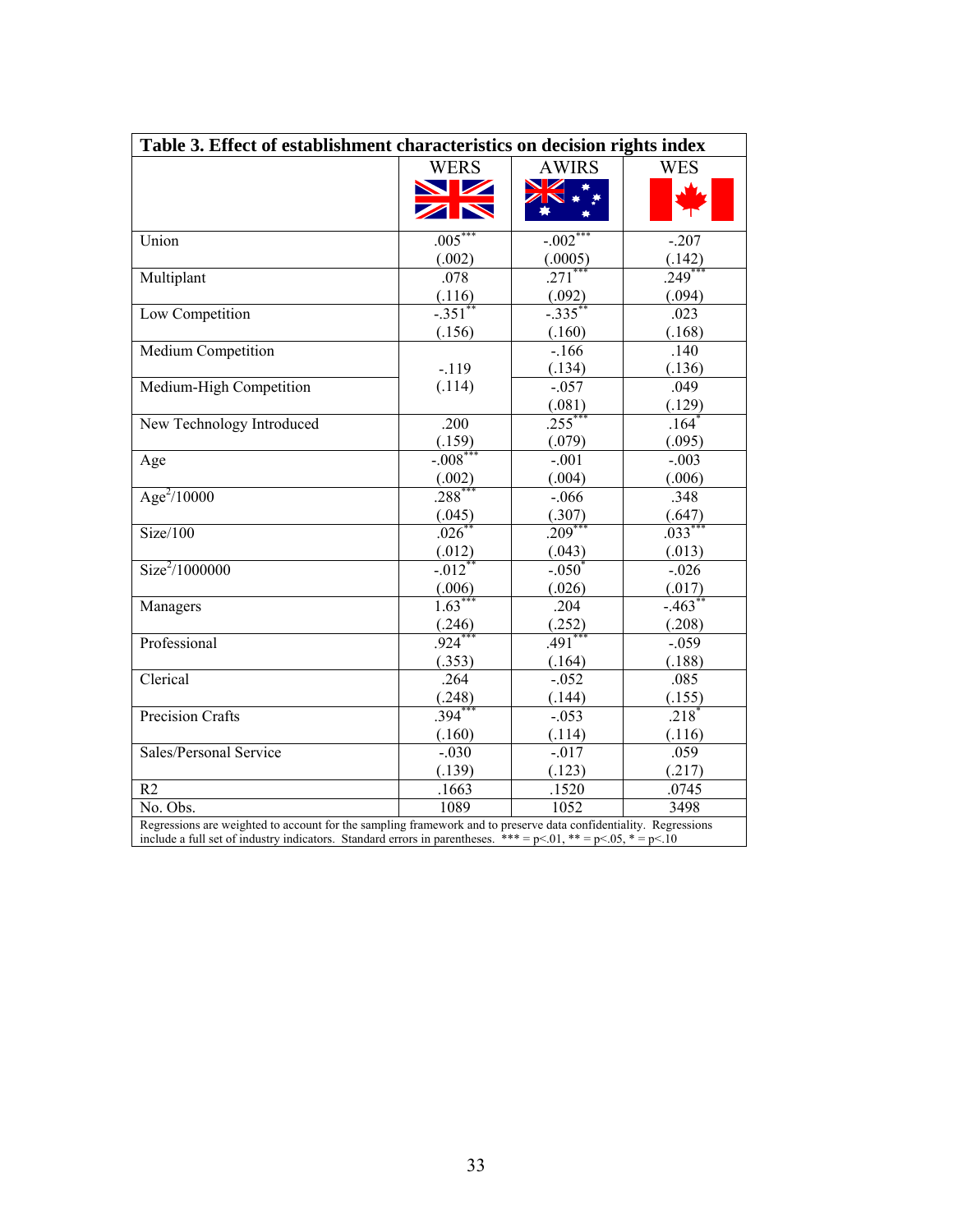|                                                                                                                                                                                                                                   | Table 4. Effect of estab. chars. on worker-specific decision rights |                       |                        |  |  |  |
|-----------------------------------------------------------------------------------------------------------------------------------------------------------------------------------------------------------------------------------|---------------------------------------------------------------------|-----------------------|------------------------|--|--|--|
|                                                                                                                                                                                                                                   | <b>WERS</b>                                                         | <b>AWIRS</b>          | <b>WES</b>             |  |  |  |
|                                                                                                                                                                                                                                   | NV Z                                                                | $\blacksquare$        |                        |  |  |  |
|                                                                                                                                                                                                                                   | $\times$                                                            |                       |                        |  |  |  |
|                                                                                                                                                                                                                                   |                                                                     |                       |                        |  |  |  |
| Union                                                                                                                                                                                                                             | $.003*$                                                             | $-.002***$            | $-.307***$             |  |  |  |
|                                                                                                                                                                                                                                   | (.002)                                                              | (.001)                | $\frac{(.118)}{.215}$  |  |  |  |
| Multiplant                                                                                                                                                                                                                        | .058                                                                | .029                  |                        |  |  |  |
|                                                                                                                                                                                                                                   | (.103)                                                              | (.093)                | $\frac{(.099)}{-.232}$ |  |  |  |
| Low Competition                                                                                                                                                                                                                   | $-.050$                                                             | $-.504***$            |                        |  |  |  |
|                                                                                                                                                                                                                                   | (.167)                                                              | (.184)                | (.138)                 |  |  |  |
| <b>Medium Competition</b>                                                                                                                                                                                                         |                                                                     | $-295$                | .028                   |  |  |  |
|                                                                                                                                                                                                                                   | $-0.026$                                                            | (.141)                | (.123)                 |  |  |  |
| Medium-High Competition                                                                                                                                                                                                           | (.119)                                                              | $-0.025$              | $-.021$                |  |  |  |
|                                                                                                                                                                                                                                   |                                                                     | (.081)                | (.121)                 |  |  |  |
| New Technology Introduced                                                                                                                                                                                                         | .057                                                                | .082                  | $.264***$              |  |  |  |
|                                                                                                                                                                                                                                   | (.130)                                                              | (.079)                | (.096)                 |  |  |  |
| Age                                                                                                                                                                                                                               | $-0.09$ <sup>*</sup>                                                | $-.002$               | .008                   |  |  |  |
|                                                                                                                                                                                                                                   | (.002)                                                              | (.004)                | (.005)                 |  |  |  |
| Age <sup>2</sup> /1000                                                                                                                                                                                                            | $.032$ <sup>*</sup>                                                 | .006                  | $-0.993$               |  |  |  |
|                                                                                                                                                                                                                                   | (.004)                                                              | (.031)                | (.564)                 |  |  |  |
| Size/100                                                                                                                                                                                                                          | $-0.014$                                                            | .068                  | $.026*$                |  |  |  |
|                                                                                                                                                                                                                                   | (.011)                                                              | (.042)                | (.012)                 |  |  |  |
| $Size^2/1000000$                                                                                                                                                                                                                  | .006                                                                | .087                  | $-0.017$               |  |  |  |
|                                                                                                                                                                                                                                   | (.005)                                                              | (.254)                | (.016)                 |  |  |  |
| Managers                                                                                                                                                                                                                          | $.850*$                                                             | $.655$ <sup>**</sup>  | .093                   |  |  |  |
|                                                                                                                                                                                                                                   | $\frac{(.363)}{.692}$                                               | $\frac{(.279)}{.875}$ | (.155)                 |  |  |  |
| Professional                                                                                                                                                                                                                      |                                                                     |                       | $.360^{**}$            |  |  |  |
|                                                                                                                                                                                                                                   | (.260)                                                              | (.157)                | (.186)                 |  |  |  |
| Clerical                                                                                                                                                                                                                          | .190                                                                | .208                  | $.371$ **              |  |  |  |
|                                                                                                                                                                                                                                   | (.180)                                                              | (.156)                | (.186)                 |  |  |  |
| Precision Crafts                                                                                                                                                                                                                  | $.390***$                                                           | .048                  | $.333***$              |  |  |  |
|                                                                                                                                                                                                                                   | (.144)                                                              | (.112)                | (.138)                 |  |  |  |
| Sales/Personal Service                                                                                                                                                                                                            | .023                                                                | $.346*$               | .115                   |  |  |  |
|                                                                                                                                                                                                                                   | (.163)                                                              | (.118)                | (.189)                 |  |  |  |
|                                                                                                                                                                                                                                   |                                                                     |                       |                        |  |  |  |
| $R^2$                                                                                                                                                                                                                             | .1547                                                               | .1382                 | .1284                  |  |  |  |
| No. obs.                                                                                                                                                                                                                          | 1089                                                                | 1052                  | 3498                   |  |  |  |
| Regressions are weighted to account for the sampling framework and to preserve data confidentiality. Regressions<br>include a full set of industry indicators. Standard errors in parentheses. *** = p<.01, ** = p<.05, * = p<.10 |                                                                     |                       |                        |  |  |  |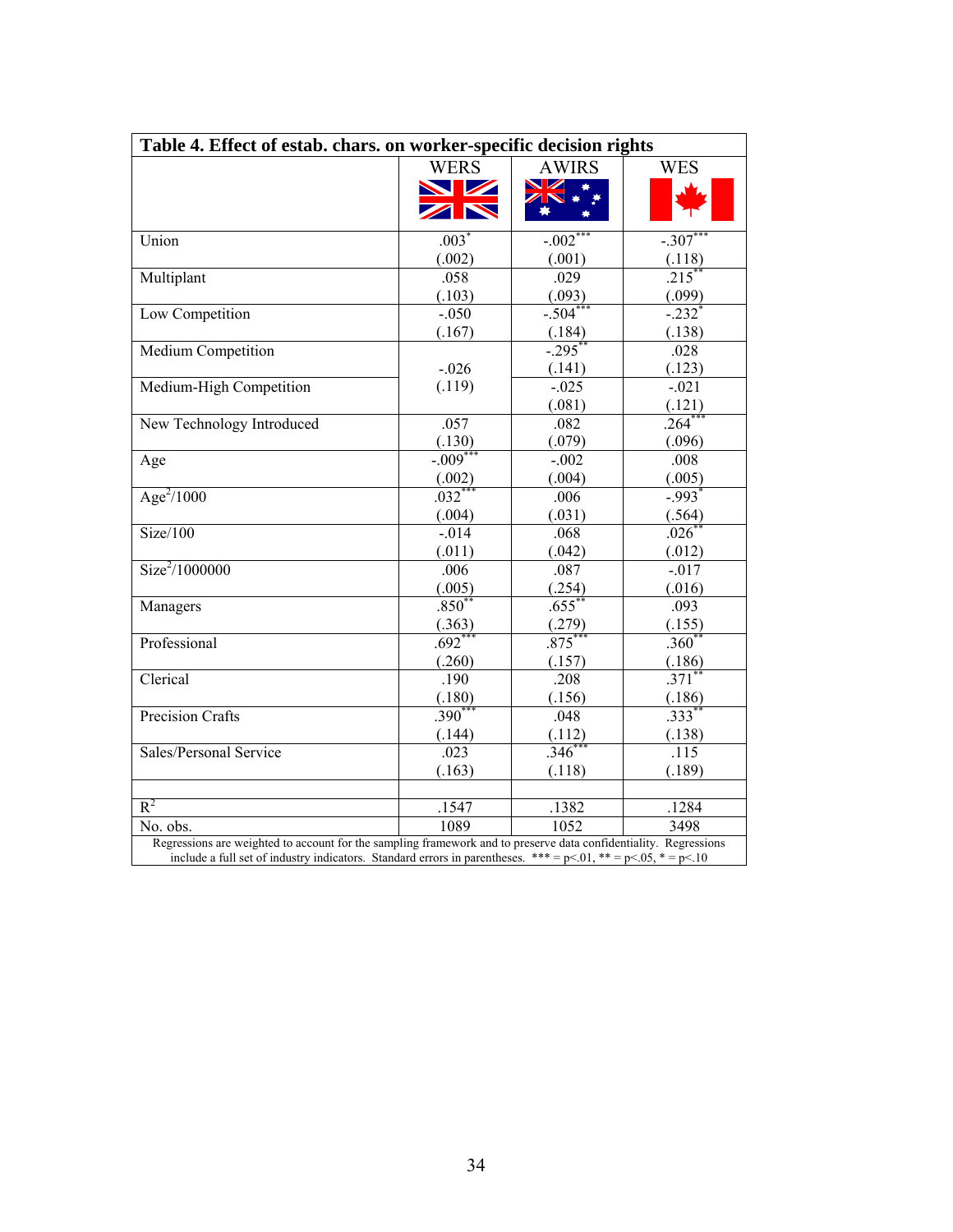| Table 5: Presence of high/low decision rights, with controls in regression tables |                                           |        |      |      |                  |                  |
|-----------------------------------------------------------------------------------|-------------------------------------------|--------|------|------|------------------|------------------|
|                                                                                   | <b>WERS</b><br><b>AWIRS</b><br><b>WES</b> |        |      |      |                  |                  |
|                                                                                   |                                           | Z<br>N |      |      |                  |                  |
| Recruitment and training                                                          | $\overline{Hi}$                           | Lo     | Hi   | Lo   | Hi               | Lo               |
| Classroom training high                                                           | .389                                      | .182   | .436 | .176 | 282              | .197             |
| Classroom training medium                                                         | .388                                      | .156   |      |      | .305             | .195             |
| Classroom training low                                                            | .239                                      | .323   | .399 | .224 | .133             | .387             |
| On-the-job training high                                                          |                                           |        |      |      | .270             | .235             |
| On-the-job training medium                                                        |                                           |        |      |      | .259             | .226             |
| On-the-job training low                                                           |                                           |        |      |      | .211             | .310             |
| Incentive pay                                                                     |                                           |        |      |      |                  |                  |
| Profit sharing plan                                                               | .358                                      | .187   | .340 | .100 | .265             | .184             |
| No profit sharing plan                                                            | .319                                      | .248   | .430 | .200 | .247             | .264             |
| Individual incentive pay                                                          | .392                                      | .186   | .425 | .195 | .257             | .220             |
| No individual incentive pay                                                       | .322                                      | .231   | .422 | .191 | .246             | .268             |
| Group incentive pay                                                               | .389                                      | .161   | .406 | .144 | .294             | .165             |
| No group incentive pay                                                            | .328                                      | .231   | .426 | .200 | .240             | .270             |
| Workplace incentive pay                                                           | .419                                      | .219   | .487 | .111 |                  |                  |
| No workplace incentive pay                                                        | .327                                      | .222   | .417 | .200 |                  |                  |
| Organization incentive pay                                                        | .481                                      | .198   | .576 | .091 |                  |                  |
| No organization incentive pay                                                     | .318                                      | .225   | .402 | .206 |                  |                  |
| Merit pay                                                                         |                                           |        |      |      | .317             | .167             |
| No merit pay                                                                      |                                           |        |      |      | .219             | .289             |
| Stock sharing plan                                                                | .392                                      | .137   | .390 | .202 | .267             | .089             |
| No stock sharing plan                                                             | .308                                      | .263   | .434 | .189 | .250             | .252             |
| Communication and Information Sharing                                             |                                           |        |      |      |                  |                  |
| Suggestion program                                                                | .383                                      | .133   | .419 | .212 | .301             | .204             |
| No suggestion program                                                             | .319                                      | .252   | .425 | .183 | $\overline{222}$ | $\overline{275}$ |
| System of briefings                                                               | .350                                      | .201   |      |      |                  |                  |
| No system of briefings                                                            | $\overline{.2}16$                         | .396   |      |      |                  |                  |
| Communicate via daily walkaround                                                  |                                           |        | .391 | .205 |                  |                  |
| Do not communicate via walkaround                                                 |                                           |        | .632 | .110 |                  |                  |
| Regular meetings                                                                  | .392                                      | .187   | .454 | .164 |                  |                  |
| No regular meetings                                                               | .282                                      | .255   | .289 | .316 |                  |                  |
| Communicate via email                                                             | .578                                      | .156   | .647 | .078 |                  |                  |
| Do not communicate via email                                                      | .326                                      | .225   | .362 | .224 |                  |                  |
| Newsletters                                                                       | .393                                      | .163   | .507 | .147 |                  |                  |
| No newsletters                                                                    | .243                                      | .317   | .325 | .245 |                  |                  |
| Employee survey                                                                   | .395                                      | .174   | .578 | .106 |                  |                  |
| No employee survey                                                                | .277                                      | .269   | .379 | .217 |                  |                  |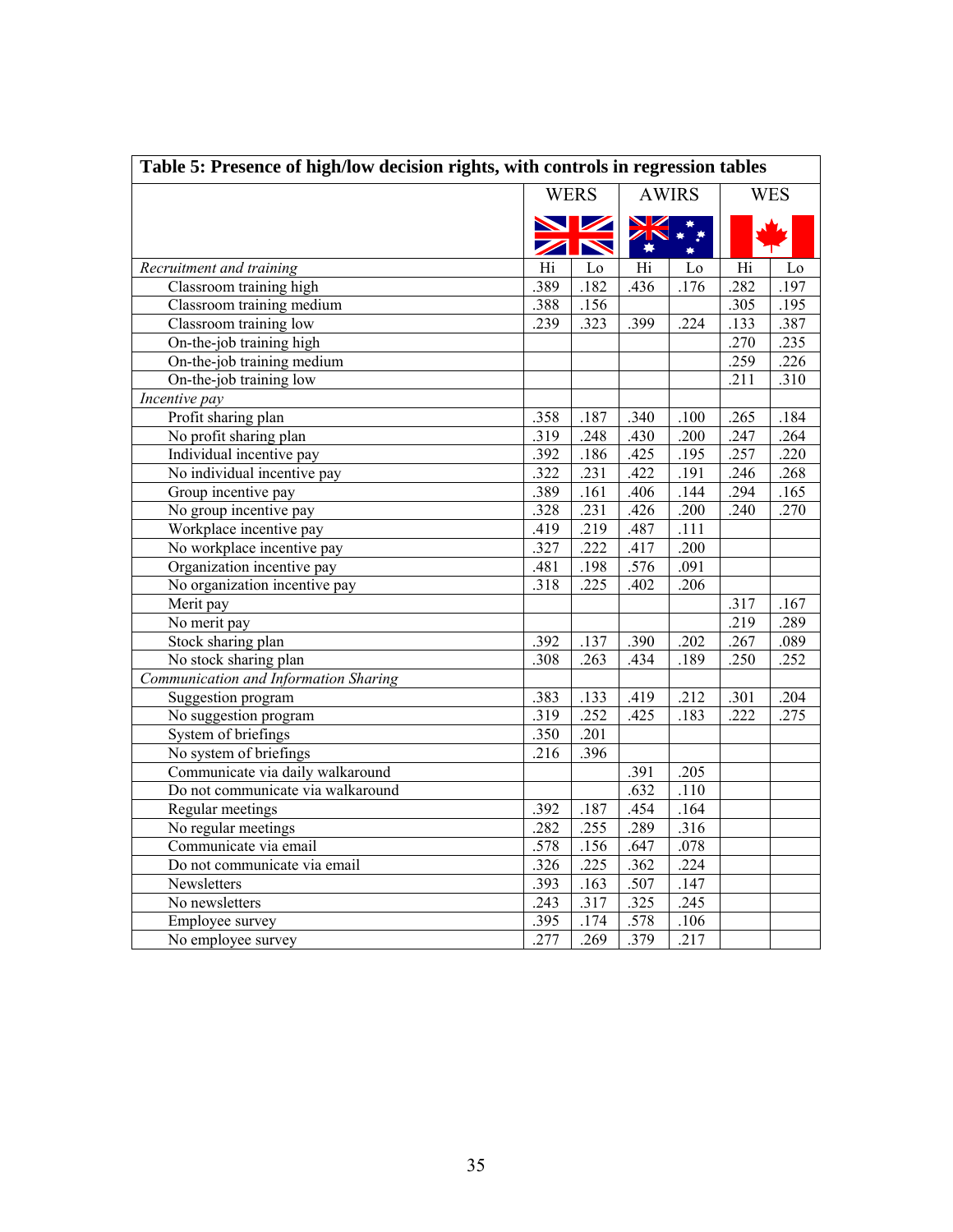| Table 5 (continued): Presence of high/low decision rights, with controls |                                           |      |      |      |      |      |
|--------------------------------------------------------------------------|-------------------------------------------|------|------|------|------|------|
|                                                                          | <b>WERS</b><br><b>AWIRS</b><br><b>WES</b> |      |      |      |      |      |
|                                                                          |                                           |      |      |      |      |      |
| Teams and Workgroups                                                     | Hi                                        | Lo   | Hi   | Lo   | Hi   | Lo   |
| Semi-autonomous workgroup                                                |                                           |      | .485 | .121 | .327 | .182 |
| No semi-autonomous workgroup                                             |                                           |      | .396 | .224 | .240 | .258 |
| High use of teams                                                        | .384                                      | .175 | .469 | .154 | .321 | .184 |
| Medium use of teams                                                      | .316                                      | .241 |      |      |      |      |
| Low use of teams                                                         | .230                                      | .327 | .379 | .229 | .221 | .277 |
| Quality circle                                                           | .391                                      | .177 | .426 | .119 | .305 | .204 |
| No quality circle                                                        | .286                                      | .262 | .423 | .208 | .196 | .296 |
| <b>Other Work Practices</b>                                              |                                           |      |      |      |      |      |
| <b>JCC</b>                                                               | .396                                      | .124 | .515 | .077 | .321 | .175 |
| No JCC                                                                   | .289                                      | .297 | .374 | .255 | .206 | .297 |
| Job rotation                                                             |                                           |      |      |      | .324 | .204 |
| No job rotation                                                          |                                           |      |      |      | .235 | .259 |
| <b>TQM</b>                                                               |                                           |      | .476 | .141 |      |      |
| No TQM                                                                   |                                           |      | .387 | .228 |      |      |
| Just-in-time                                                             |                                           |      | .419 | .116 |      |      |
| No just-in-time                                                          |                                           |      | .424 | .202 |      |      |
| Computer integrated mgmt                                                 |                                           |      | .479 | .146 |      |      |
| No computer integrated mgmt                                              |                                           |      | .411 | .202 |      |      |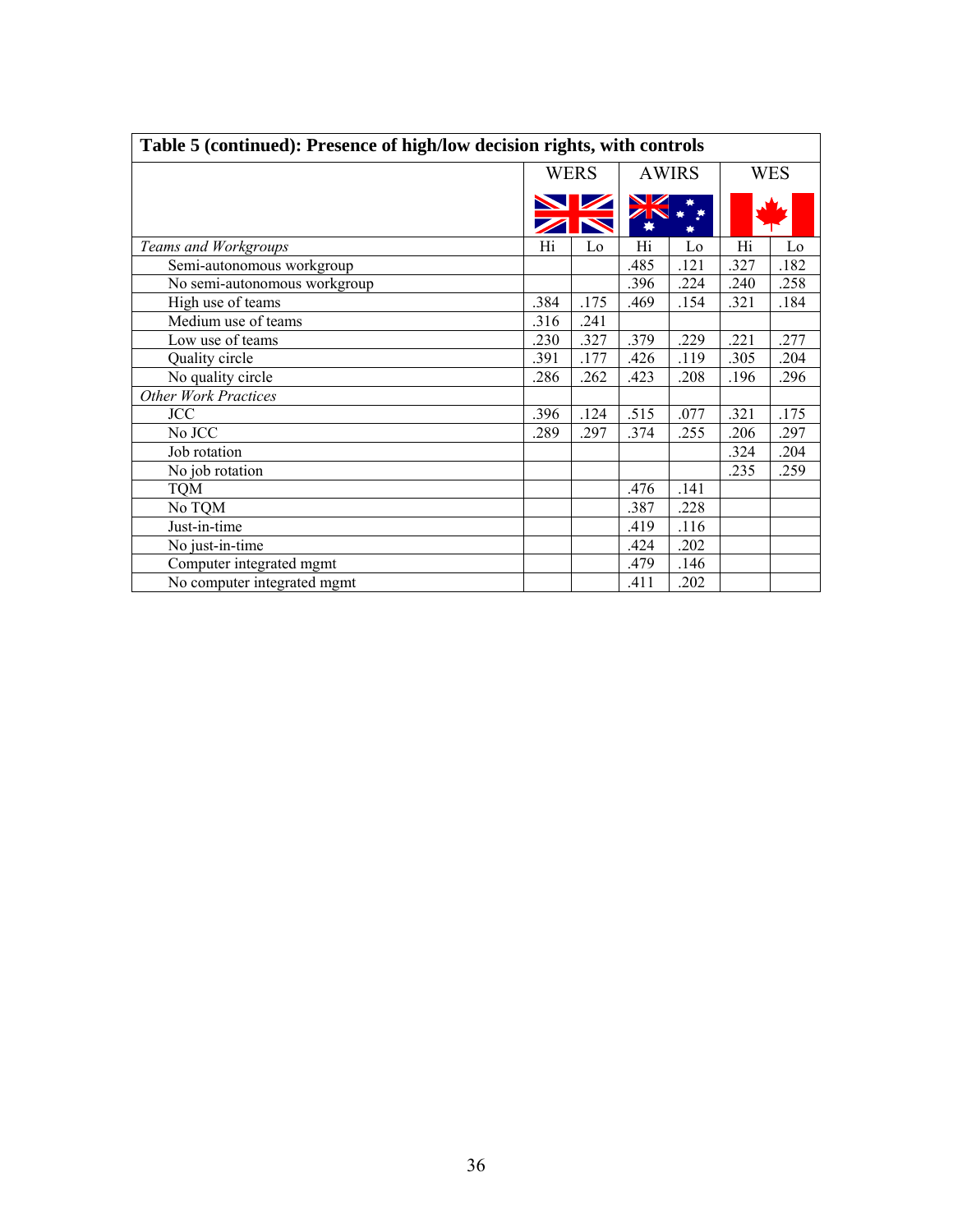### **Appendix**

This appendix lists the full wording of all questions used in creating decision rights indices. Questions in italics are included in the worker-specific decision rights indices. For questions with a Likert-scale type of response, the possible responses, along with the weight given in the indices to particular responses, are shown.

| '' LIV           |                                                                                                                                                                                                                                                                                                                                                                                                                                                            |
|------------------|------------------------------------------------------------------------------------------------------------------------------------------------------------------------------------------------------------------------------------------------------------------------------------------------------------------------------------------------------------------------------------------------------------------------------------------------------------|
| 1.               | Which of these employee relations matters forms part of the job of supervisors at this<br>workplace?staffing or manpower planning?                                                                                                                                                                                                                                                                                                                         |
| 2.               | To what extent would you say that individual [employees in the largest occupational<br>group] here have discretion over how they do their work? (a lot=1, some= $2/3$ , a little= $1/3$ ,<br>$none=0$ )                                                                                                                                                                                                                                                    |
| $\mathfrak{Z}$ . | To what extent would you say that individual [employees in the largest occupational group]<br>here have control over the pace at which they work? (a lot=1, some=2/3, a little=1/3,<br>$none=0$ )                                                                                                                                                                                                                                                          |
| $\overline{4}$ . | Which, if any, of the following statements apply to the way that teamworking operates at<br>this workplace?Team members are able to appoint their own team leaders?                                                                                                                                                                                                                                                                                        |
| $\overline{5}$ . | Which, if any, of the following statements apply to the way that teamworking operates at<br>this workplace?Team members jointly decide how the work is to be done? (a lot=1,<br>some= $2/3$ , a little= $1/3$ , none=0)                                                                                                                                                                                                                                    |
| 6.               | What type of involvement did the employees likely to be effected have in introducing and<br>implementing [the one change introduced by management here in the last five years with<br>the greatest impact on employees working here]? (they decided=1, they negotiated= $2/3$ ,<br>they were consulted= $1/3$ , they were informed=0, there was no involvement=0)                                                                                          |
| 7.               | Generally speaking, how influential do you think [the committee of managers and<br>employees at this workplace primarily concerned with consultation rather than negotiation,<br>which discusses training] is on management's decisions affecting the workforce? (very<br>influential=1, fairly influential= $2/3$ , not very influential= $1/3$ , not at all influential=0)                                                                               |
| 8.               | Generally speaking, how influential do you think [the committee of managers and<br>employees at this workplace primarily concerned with consultation rather than negotiation,<br>which discusses production issues] is on management's decisions affecting the workforce?<br>(very influential=1, fairly influential=2/3, not very influential=1/3, not at all influential=0)                                                                              |
| 9.               | Generally speaking, how influential do you think [the committee of managers and<br>employees at this workplace primarily concerned with consultation rather than negotiation,<br>which discusses working practices] is on management's decisions affecting the workforce?<br>(very influential=1, fairly influential= $2/3$ , not very influential= $1/3$ , not at all influential=0)                                                                      |
| 10.              | What type of involvement did [the committee of managers and employees at this workplace<br>primarily concerned with consultation rather than negotiation] have in introducing and<br>implementing [the one change introduced by management here in the last five years with<br>the greatest impact on employees working here]? (they decided=1, they negotiated= $2/3$ ,<br>they were consulted= $1/3$ , they were informed=0, there was no involvement=0) |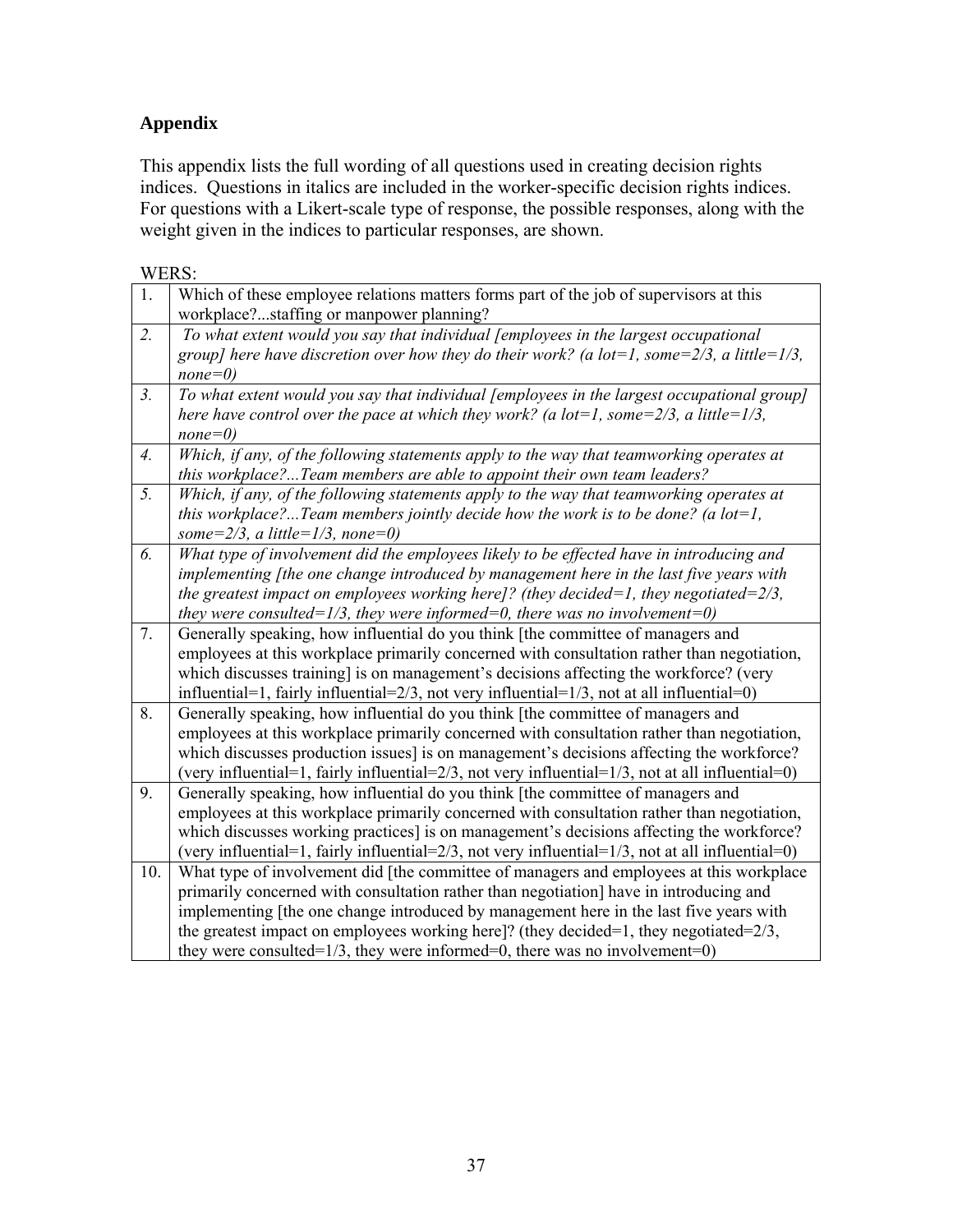### AWIRS:

| 1.              | Who was involved in the design of these Key Performance Indicators?first-line                       |
|-----------------|-----------------------------------------------------------------------------------------------------|
|                 | supervisors at this workplace?                                                                      |
| 2.              | Who was involved in the design of these Key Performance Indicators?employees at this                |
|                 | workplace?                                                                                          |
| 3.              | Who of the following had an input into the development of the current plan [which outlines          |
|                 | the workplace's corporate goals and the ways of achieving them]?employees generally                 |
|                 | from this workplace?                                                                                |
| $\mathcal{A}$ . | How involved in the decision to introduce [change at the workplace in the last 2 years that         |
|                 | has had the most significant effect on employees here] wereemployees likely to be affected          |
|                 | at this workplace? (Made the decision=1, had significant input= $2/3$ , were consulted= $1/3$ ,     |
|                 | were informed=0, were not informed=0)                                                               |
| 5.              | Which one of these statements best describes who would usually make decision about levels           |
|                 | of overtime?a first-line supervisor or line manager?                                                |
| 6.              | Which one of these statements best describes who would usually make decisions about                 |
|                 | employment levels for the whole workplace?a first-line supervisor or line manager?                  |
| 7.              | Which one of these statements best describes who would usually make decisions about                 |
|                 | allocation of resources for in-house training?a first-line supervisor or line manager?              |
| 8.              | Which one of these statements best describes who would usually make decisions about                 |
|                 | changes in work practices?a first-line supervisor or line manager?                                  |
| 9.              | Which of these matters does the [joint consultative committee] have the authority to deal           |
|                 | with?introduction of new technology?                                                                |
| 10.             | Which of these matters does the [joint consultative committee] have the authority to deal           |
|                 | with?new product or service lines?                                                                  |
| 11.             | Which of these matters does the [joint consultative committee] have the authority to deal           |
|                 | with?work organization?                                                                             |
| 12.             | Which of these matters does the [joint consultative committee] have the authority to deal           |
|                 | with?occupational health and safety?                                                                |
| 13.             | How much influence would you say most [workers in the largest occupational group] have              |
|                 | over how work is allocated to them? (a lot=1, some= $2/3$ , a little= $1/3$ , none=0)               |
| 14.             | How much influence would you say most [workers in the largest occupational group] have              |
|                 | over how they do their job? (a lot=1, some= $2/3$ , a little= $1/3$ , none=0)                       |
| 15.             | How much influence would you say most [workers in the largest occupational group] have              |
|                 | over the pace at which their work is done? (a lot=1, some=2/3, a little=1/3, none=0)                |
| 16.             | How much influence would you say most [workers in the largest occupational group] have              |
|                 | over the time they can stop and start work each day? (a lot=1, some=2/3, a little=1/3<br>$none=0$ ) |
| 17.             | How much influence would you say most [workers in the largest occupational group] have              |
|                 | over the way the workplace is managed or organised? (a lot=1, some= $2/3$ , a little= $1/3$ ,       |
|                 | $none=0$ )                                                                                          |
| 18.             | Looking back and thinking about the negotiations [that do not involve unions] with                  |
|                 | employees as a group, what issues were negotiated?work practices or work organization?              |
| 19.             | Looking back and thinking about the negotiations [that do not involve unions] with                  |
|                 | employees as a group, what issues were negotiated?training?                                         |
| 20.             | Looking back and thinking about the negotiations [that do not involve unions] with                  |
|                 | employees as a group, what issues were negotiated?occupational health and safety?                   |
|                 |                                                                                                     |